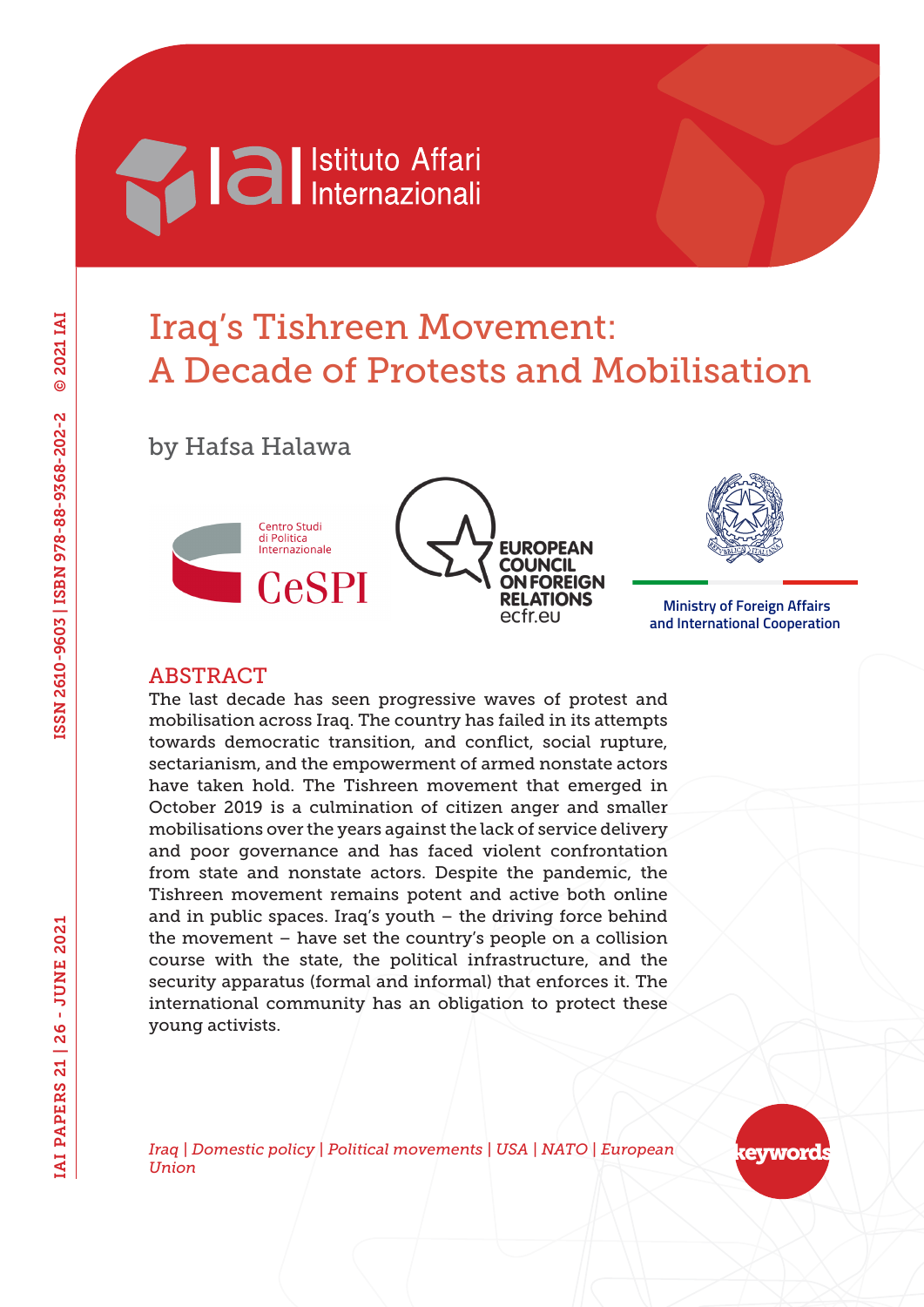### Iraq's Tishreen Movement: A Decade of Protests and Mobilisation

by Hafsa Halawa\*

#### Introduction

Iraq has endured a turbulent modern history, moulded by the US-led invasion in 2003 that unseated long-time dictator Saddam Hussein and put the country on a transition towards democracy. However, the last 18 years have seen the initial post-Saddam roadmap lose direction, succumb to external influence and violence by nonstate actors and eventually become beholden to continued cycles of conflict. While corruption has become an endemic problem, political paralysis has slowly set in, bringing governance to an almost complete halt.

The democratic process has decayed, deflated and flattened into a cyclical empowerment of a political class that reverts to sectarian rhetoric when all else fails, ignores demands for adequate public service delivery and fails to serve communities of changed demographics.

Mobilisation in different forms has been a potent part of a renewed attempt at democratic transition. In Iraq this has not always been driven by interested citizens who seek to improve their living conditions. Alongside unarmed protest, armed militant insurgents and widespread militias have joined the fray. The largest mobilisation of unarmed citizens, however, remains the October 2019 Tishreen movement (*tishreen* means "October").

The unrest has massively affected the internal political dynamics and forced through a militarisation of society generally, even if first born out of dissent towards the US occupation of the country. The political and security vacuum during the

<sup>\*</sup> Hafsa Halawa is a political analyst and development specialist across MENA and the Horn of Africa, and non-resident scholar at the Middle East Institute.

<sup>.</sup> Paper prepared in the framework of the IAI-ECFR-CeSPI project "Ten Years into the Protests in the Middle East and North Africa. Dynamics of Mobilisation in a Complex (Geo)Political Environment and the Role of the European Union". This publication has benefited from the financial support of the Policy Planning Unit of the Italian Ministry of Foreign Affairs and International Cooperation pursuant to art. 23-bis of Presidential Decree 18/1967 and of the Compagnia di San Paolo Foundation. The views expressed in this report are solely those of the author and do not necessarily reflect the views of the Italian Ministry of Foreign Affairs and International Cooperation and of the Compagnia di San Paolo Foundation.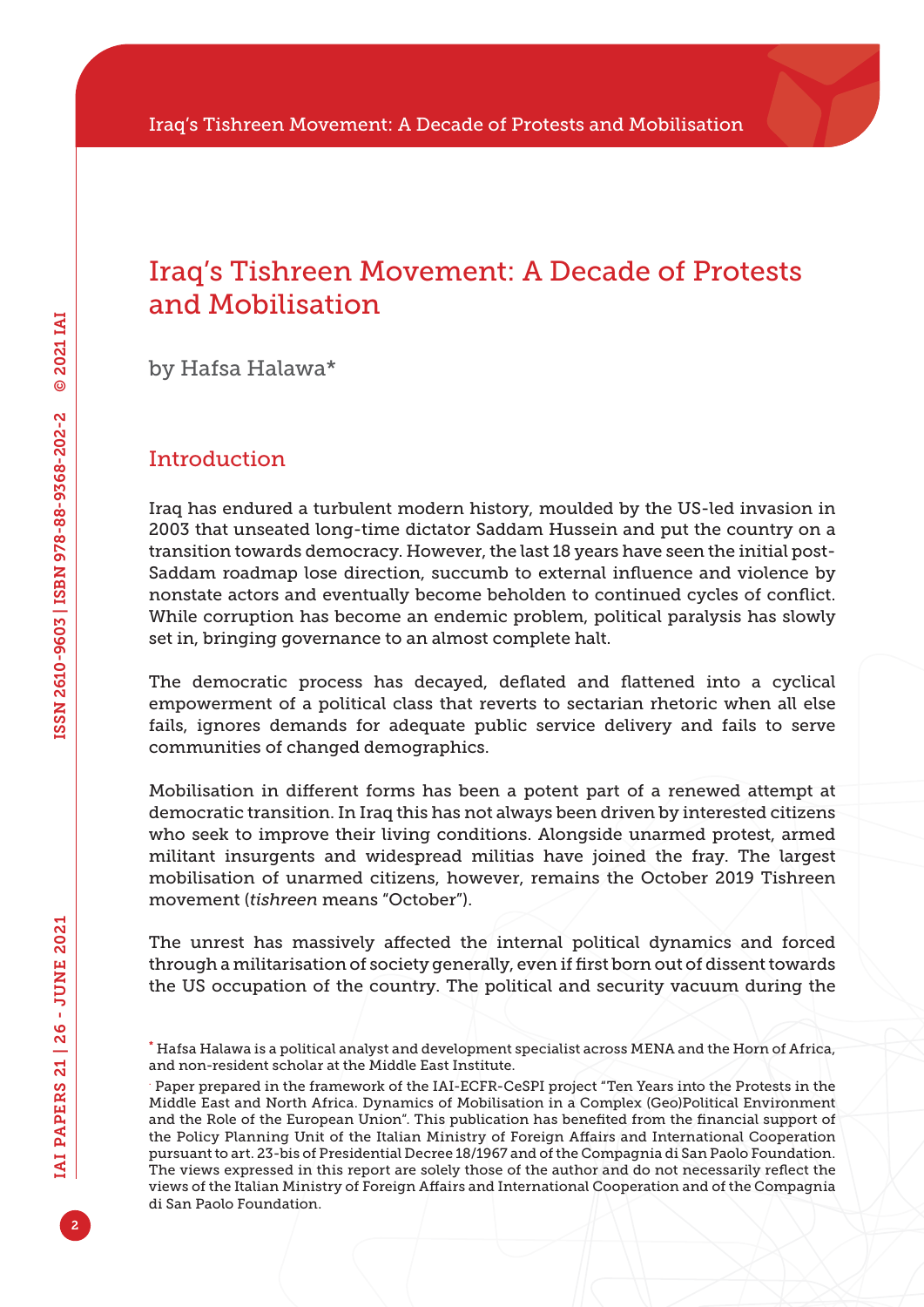post-invasion period as well as continued violence provoked the cultivation of Al-Qaeda in Iraq and eventually the rise of the so-called Islamic State in Iraq and Syria (ISIS) and the swift takeover of territory across parts of the country in 2014.

Until the outbreak of the Tishreen revolution, protests had been inherently political in nature and form. With obvious exceptions – notably the Basra protests of 2018 – periodic protests were defined by their political leaning or organisation and remained inherently a tool for political gain in both form and ideology. The "Sadr protests" of 2016 remain the most obvious of these. All this is not to say that the 2019 protest movement is deeply apolitical, rather that it is the first prolonged movement that has emerged independent of any political party or ideology. While this may not outlast a patient, corrupt and powerful political elite, it has proven a watershed moment for the post-2003 political order. Iraqi domestic dynamics are now being more pertinently scrutinised by the international community, including the European Union and the United States, through the lens of the civilian movement, the moment of revolution and the near-breaking point in the economy that has come with the outbreak of the covid-19 pandemic.

### 1. Protests in Iraq: 2011 to the present

The outbreak of protests in October 2019 came as a shock to outside observers. The prolonged nature of the movement and its generally non-sectarian message has endured, forcing a domestic reckoning between protestors, citizens and political representatives. However, the movement itself was not a sudden event, but rather a continuation and evolution of mass mobilisation as a form of dissent that has been part of the country's political and social fabric for several years already.

While Iraq did not experience the kind of revolutionary wave seen in other parts of the Arab world in 2011, the Arab Spring by no means bypassed it.<sup>1</sup> The protests that engulfed the region were also present in Iraq, albeit with much less international focus as they did not bring about political change the way they did in Egypt, Tunisia and elsewhere. Ultimately, popular protests in Iraq in 2011 lacked the capacity to endure state-sponsored violence. The political establishment in Iraq was able to contain and dissipate protest anger with little to no concession.

In 2011, Iraq had already been rid of Saddam for almost a decade – removed by force by the US-led invasion and subsequent occupation in 2003 – and protests that decried the leadership of then-Prime Minister Nouri al Maliki lacked the type of single-form unity seen in other countries (like Tunisia, Libya, Yemen, Syria and Egypt), which targeted one single personality as representative of the regime. The protests also remained comparatively small, when viewed in light of the events in

<sup>1</sup> Marina Ottaway and Danial Anas Kays, "Iraq: Protest, Democracy, and Autocracy", in *Carnegie Articles*, 28 March 2011,<https://carnegieendowment.org/publications/43306>.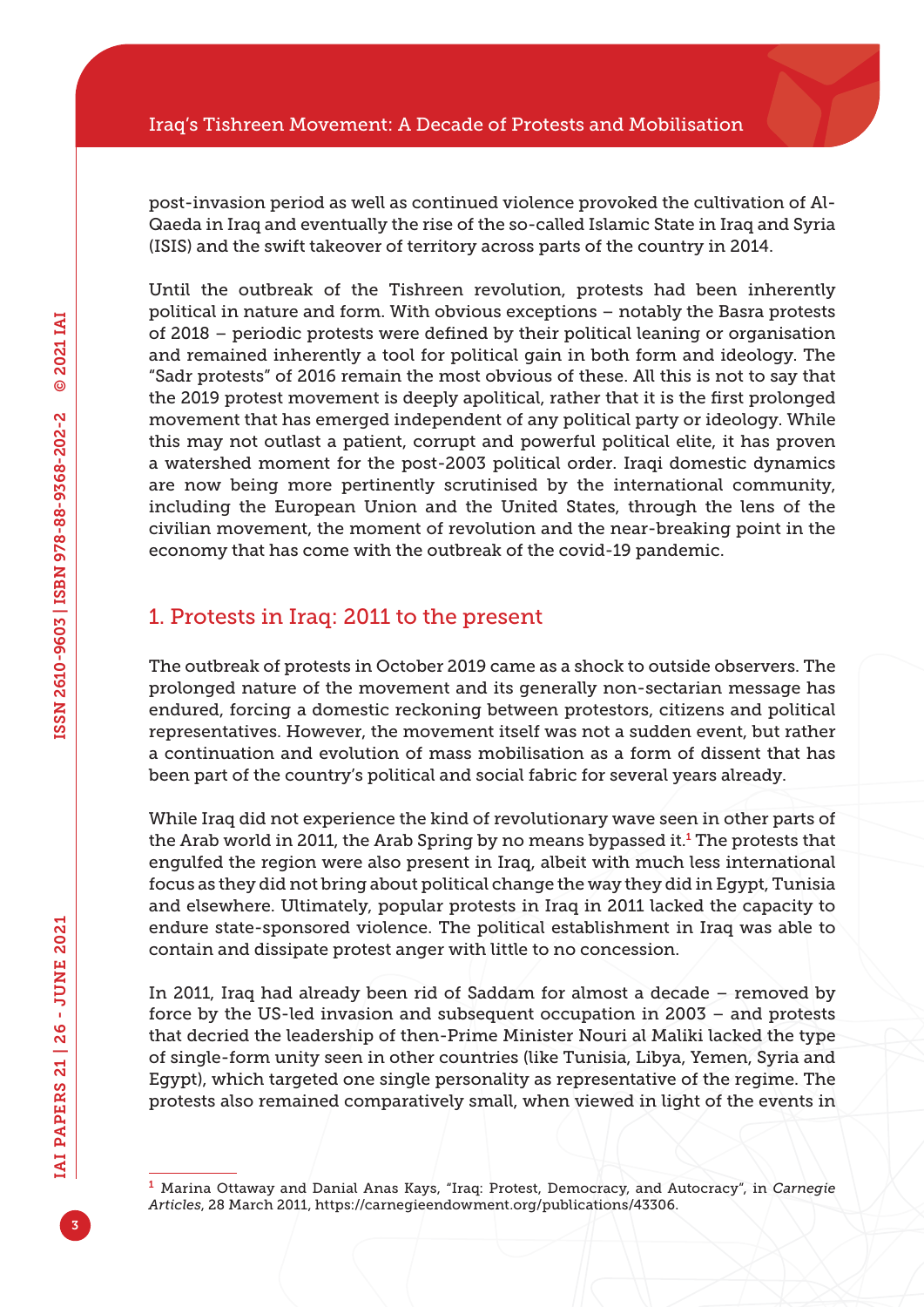Egypt's Tahrir Square or Tunisia's Avenue Habib Bourguiba. In addition, Iraq had already seen continuous forms of conflict since 2003, due to the anti-US insurgency and the formation of armed nonstate actors with political influence. The post-2003 order gave significant power to armed militias and political actors that formed armed groups either as an extension of their political power, or in support of it. $2$  As a result, the protests that emerged in 2011 remained powerless and were violently put down, set amid a fatigued conflict narrative, growing Iranian influence and the start of the US retreat.<sup>3</sup>

In the years after 2011, Iraq saw periodic protests waves, most prominently the Sadr protests in 2016 and the Basra protests of 2018, before things came to a head with the October revolution in 2019.

The Sadr protests saw the occupation of the parliament building and parts of the ultra-protected Green Zone in Baghdad in response to parliament inactivity.4 Led by the powerful Shia cleric/politician/militia leader Muqtada al Sadr, thousands of his supporters descended upon the institutional buildings to protest the decisionmaking process in the formation of government. As a figure, Muqtada has carefully and coherently manipulated citizens and political elites alike over the years to further his political project and fulfil his own personal ambitions.<sup>5</sup> Buoyed by arguably the largest civilian constituency of any major political group, Sadr has managed to become the most effective spoiler of the political process. This has been exacerbated in recent years as his constituency support translates into more and more representation in parliament.

The protests themselves were driven by growing anger over corruption within the political system and the disconnect between political elites and the general population. While they were without a doubt politically driven, they reflected genuine dissent and dissatisfaction with the political system. This is a sentiment that has only grown over the decade and has expanded beyond political figures and their constituencies to take hold in society.

Further protests that occurred during 2015/16 were overshadowed in large part by the ongoing war against ISIS that had forced the country's population into a form of complete submission: not just to the Iraqi political order and its armed extensions, but also continued and re-emerging foreign intervention and continued proxy wars as well as a strong and mobilised militant insurgency. The war against ISIS

<sup>2</sup> Joost Hiltermann, "Iraq: The Clerics and the Militias", in *The New York Review of Books*, 13 October 2015,<https://www.crisisgroup.org/node/1822>.

<sup>3</sup> James Jeffrey, "Behind the U.S. Withdrawal from Iraq", in *Washington Institute Policy Analysis*, 2 November 2014,<https://www.washingtoninstitute.org/node/4454>.

<sup>4</sup> Jennifer Williams, "The Political Crisis Rocking Baghdad and Why It Matters for the War on ISIS", in *Vox*, 19 April 2016, <https://www.vox.com/2016/4/19/11451550>.

<sup>5</sup> Thanassis Cambanis, "Can Militant Cleric Moqtada al-Sadr Reform Iraq?", in *The Century Foundation Reports*, 1 May 2018, [https://tcf.org/content/report/can-militant-cleric-moqtada-al](https://tcf.org/content/report/can-militant-cleric-moqtada-al-sadr-reform-iraq)[sadr-reform-iraq](https://tcf.org/content/report/can-militant-cleric-moqtada-al-sadr-reform-iraq).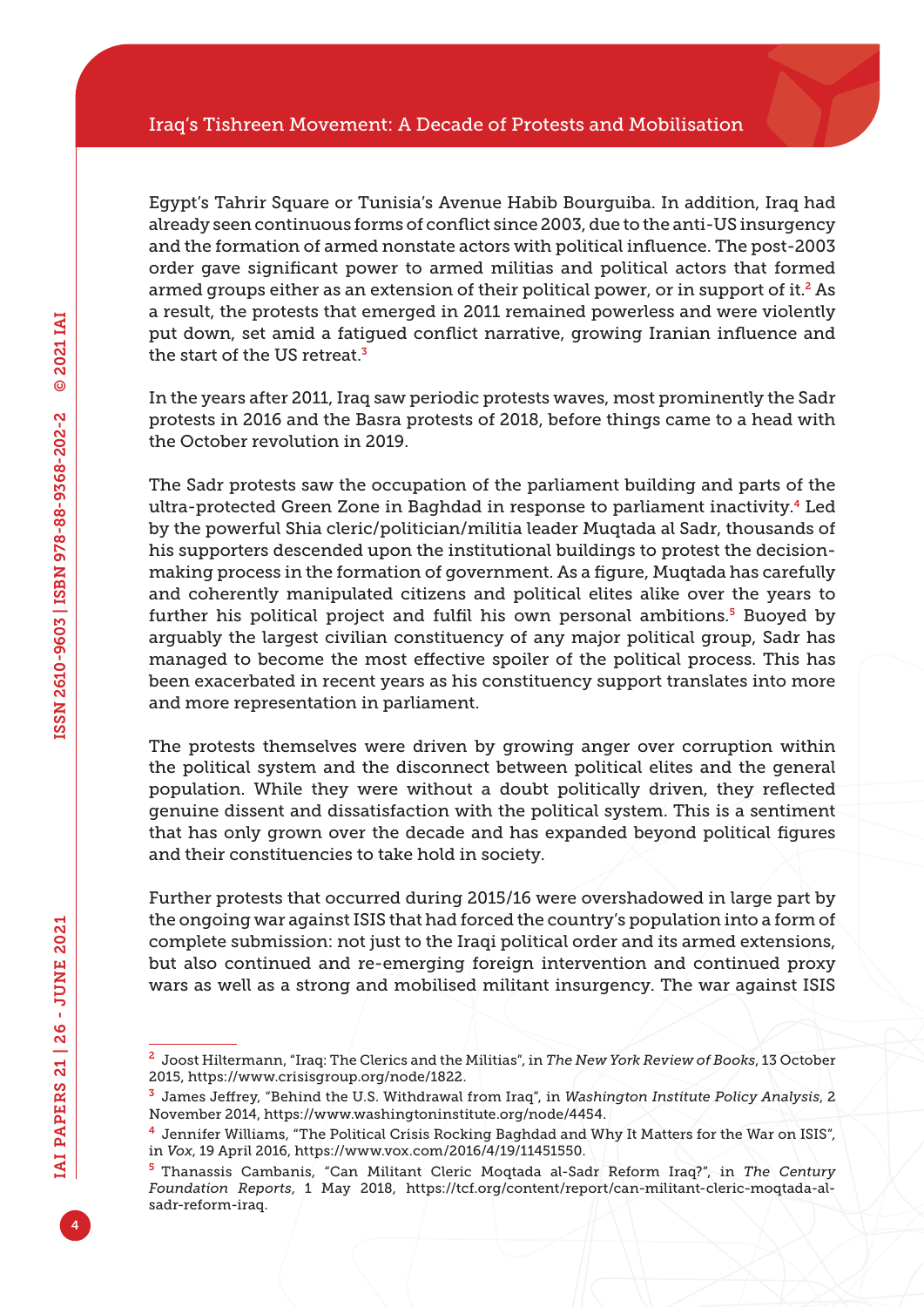saw the formation of an international coalition, led by the United States (including NATO allies), and increasing involvement of Iran's military. By late 2017, when then-PM Haider Abadi declared the war "over" with the retaking of Mosul from ISIS, the country had emerged from its most violent conflict in 18 years broken, weak and facing near collapse. At the peak of the war over six million citizens were internally displaced. To date, over 1.5 million people remain (officially) displaced, although the unofficial number is believed to be much higher.<sup>6</sup> Entire towns and cities were almost entirely destroyed and are yet to be rebuilt, including Mosul, the country's second-largest city, as well as major parts of the disputed territories, like Hawija, Sinjar, Ba'quba and many others.<sup>7</sup>

While the 2016 protests were led by Sadr and fuelled by dissatisfaction with Abadi, the 2018 Basra protests following the May 2018 elections were of a very different nature.8 Arguably resulting in the derailment of Abadi's attempts to secure a second term, the protests that rocked Basra – and the country – for months, would appear (with hindsight) to have set in motion the spark that would later erupt in the 2019 Tishreen movement.

In the summer of 2018, facing excruciating power cuts amid soaring summer temperatures, mass protests broke out across the province.<sup>9</sup> These protests were less politically aligned than the Sadr movement, and the country was unable to contain the sustained anger coming from the protestors, exacerbated by the continuation of the violent response by the state (including tacit support of armed nonstate actors) in response to the demonstrations. Mirroring smaller protests that broke out in 2015, rather than the 2016 Sadr movement, the 2018 protests proved to be the tipping point for the use of mobilisation as a political tool harnessed by citizens. Fuelled by testimonies of the suffering in Iraq's poorest province (despite holding over 95 per cent of its oil wealth), videos, reporting and media focus helped bring the plight of citizens to the fore. While during that period anger remained localised to Basra, the sentiment was harnessed across the country, which allowed the protests to remain powerful in the face of government confusion, political paralysis and no leading authority to respond to demands. Similar tactics have been deployed since 2019.

Epitomising the clear angst over the mismanagement of governance and lack of service delivery, powerful images of the effects of contaminated water resources, lack of fuel and electricity and the decrepit state of the province sustained protests

<sup>6</sup> As of 31 December 2020. See Internal Displacement Monitoring Centre (IDMC) website: *Iraq*, [https://](https://www.internal-displacement.org/countries/iraq) [www.internal-displacement.org/countries/iraq](https://www.internal-displacement.org/countries/iraq).

<sup>7</sup> Building Peaceful Futures, *Conflict Analysis. Sinjar and Hawija, Iraq, Erbil, Save the Children Iraq*, 2019, [https://www.australianhumanitarianpartnership.org/library-contents/conflict-analysis](https://www.australianhumanitarianpartnership.org/library-contents/conflict-analysis-sinjar-and-hawija-iraq-2019)[sinjar-and-hawija-iraq-2019.](https://www.australianhumanitarianpartnership.org/library-contents/conflict-analysis-sinjar-and-hawija-iraq-2019)

<sup>8</sup> Isam al Khafaji, "Iraq 2018 Elections: Between Sectarianism and the Nation", in *Bawader*, 12 July 2018, [https://www.arab-reform.net/?p=2948.](https://www.arab-reform.net/?p=2948)

<sup>9</sup> Matthew Schweitzer, "Protests in Southern Iraq Intensify, Is Instability to Follow?", in *IPI Global Observatory*, 24 July 2018, [https://theglobalobservatory.org/?p=18022.](https://theglobalobservatory.org/?p=18022)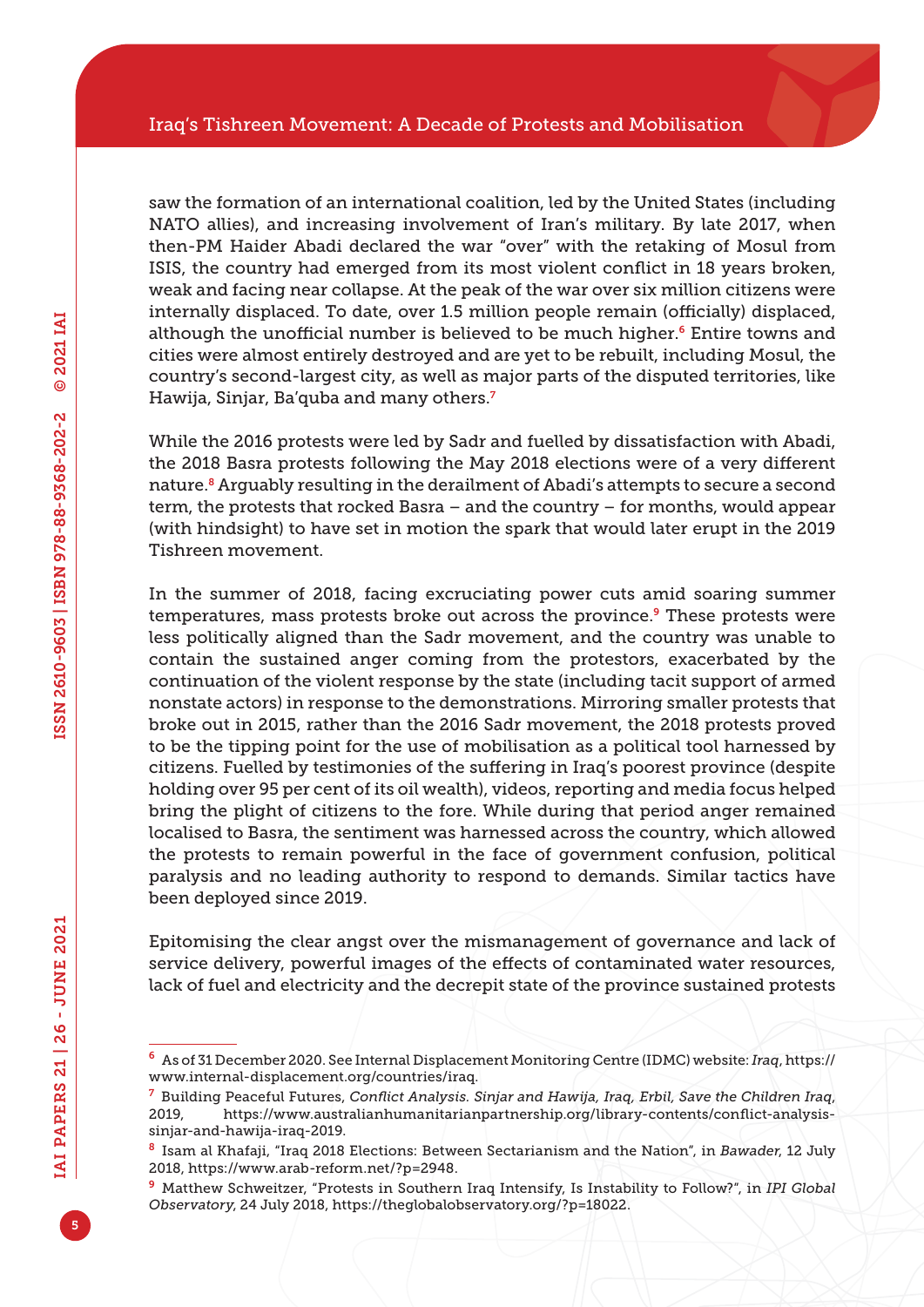throughout the political process of government formation in the months following the 2018 elections.<sup>10</sup> The power of the Basra protests took on new resonance. Whilst protests against a lack of service delivery are not uncommon, notably in the summer owing to increasingly unbearable temperatures, the 2018 movement built from there. That the epicentre of protest was the southern province of the country – heavily Shia-dominated – was not lost on the protestors, and the targets of their anger quickly spread from the government, to Shia political figures, and beyond towards the Iranian regime.<sup>11</sup> Such a message has resonated and grown during the 2019 movement, which has forced a political reckoning for the elite as the South rages.

Following the May 2018 parliamentary elections, the talks over possible government coalitions were officially halted as anger in Basra raged. With immediate support for their plight coming from the most trusted leader, Ayatollah Ali al Sistani, and other "opposition" politicians, the protests effectively brought down the Abadi government and any opportunity for the suggested Abadi-Sadr coalition to take power.

The moment also set a precedent that has since defined the political process: the appointment of unelected "technocrats" to top executive positions, as public trust in political representatives has all but disappeared. As political factions could not agree on which party leader should get the opportunity to form a government, and with leaders attempting to distance themselves from protest ire, technocrat Adel Abdel Mahdi (AAM – a former minister of Finance and deputy PM under Maliki), was appointed PM in a negotiated settlement, facilitated by Sistani.<sup>12</sup>

The moment also proved an inflection point for the state institutions, as a civilianled parliament ceded authority to the religious authority of Ayatollah Sistani, who took on a more overt political role that continues to this day.13 Sistani's political influence has increased – whether intentionally or as a consequence of events – thereby turning him into a seemingly apolitical kingmaker.

Over the years, the general theme of protests in the country has revolved around poor governance and the lack of job and economic opportunity for Iraqis. Messages centred around poor public service delivery have defined civilian relations with political leaders, mired in sectarianism and corruption. But the 2019 protests that brought about the Tishreen movement have been the least sector-specific wave

<sup>10</sup> Glada Lahn and Nouar Shamout, "Basra's Poisonous Water Demands International Action", in *Chatham House Expert Comments*, 14 November 2018 <https://www.chathamhouse.org/node/15623>. <sup>11</sup> "Iraq Protests: Demonstrators in Basra Storm Iran's Consulate", in *Deutsche Welle*, 7 September 2018, [https://p.dw.com/p/34W9o.](https://p.dw.com/p/34W9o)

<sup>12</sup> Suadad Al-Salhy, "Rival Iraqi Factions Make Coalition Deal and End Al-Abadi's Prime Minister Hopes", in *Arab News*, 13 September 2018,<https://www.arabnews.com/node/1371716>.

<sup>13</sup> Harith Hasan, "The Subtle Power of Sistani", in *Diwan*, 14 November 2019, [https://carnegie-mec.](https://carnegie-mec.org/diwan/80346) [org/diwan/80346](https://carnegie-mec.org/diwan/80346).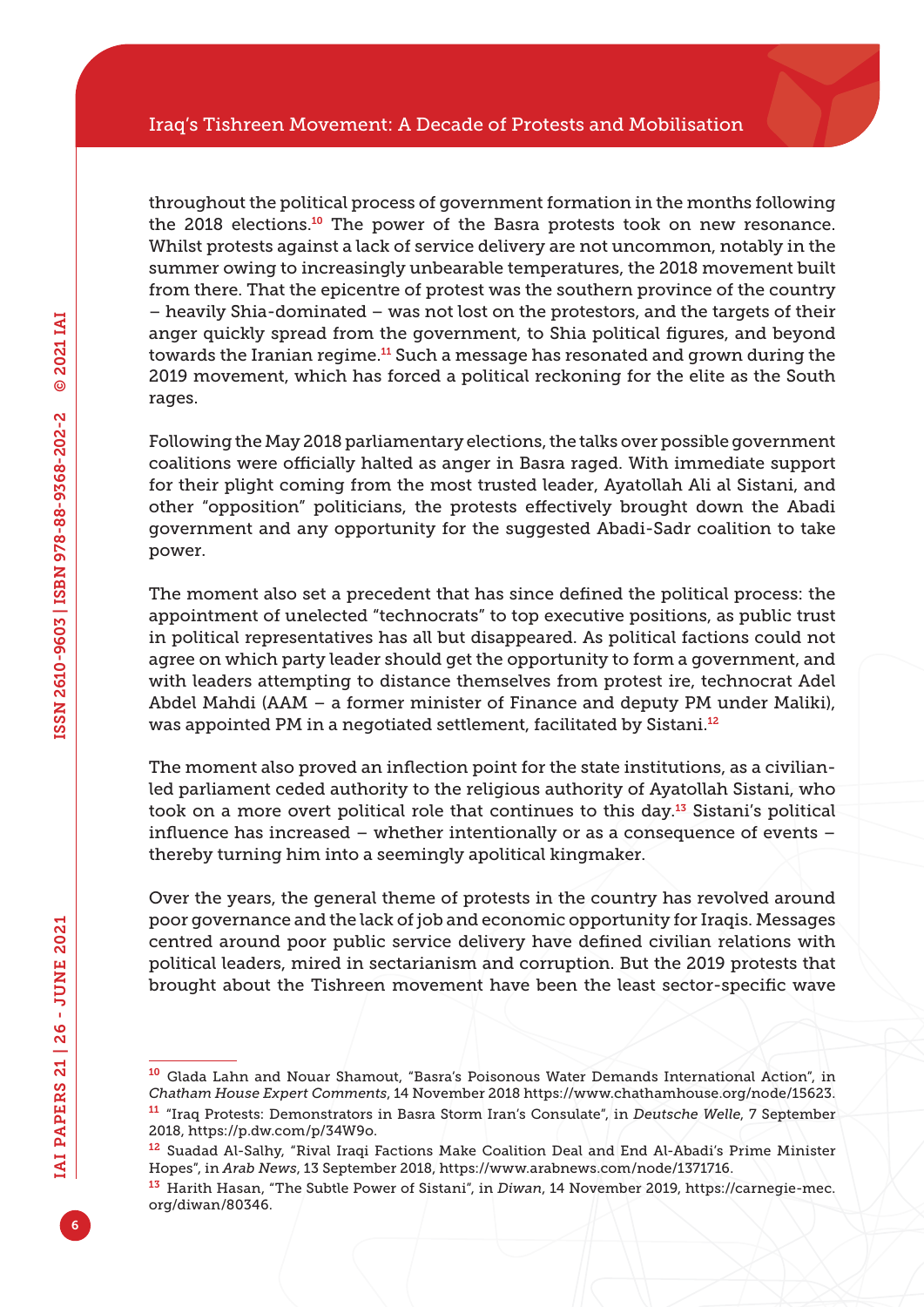the country has witnessed in the last decade.<sup>14</sup>

In the period between the summer of 2018 and the outbreak of protests, Iraq witnessed a lack of political direction on a scale not seen in the aftermath of the US invasion and occupation. A new form of government immobility set in, with an unelected prime minister, who had no civilian constituency and lacked any coherent security sector support and religious authority. AAM was effectively a "sitting duck" PM, nominated by political leaders with the largest majority in parliament – who remained on opposite sides of the political fray – arguably for no other reason than to provide a new scapegoat for Iraq's ills.

As a result, the parliament has failed to address the lack of legitimacy of government in failing to agree on anything from budgetary reform to more consequential social and political reforms. In addition, the transfer of power to Iranian-backed militia groups in parts of the country liberated from ISIS created massive social fractures and remains an unrecognised problem to this day. Arguably, the sentiment of the 2018 protests has never waned – rather paused in the early period of AAM's premiership, and as anger grew the movement expanded, capturing a significant part of the country and exploding in the form of Tishreen.

Viewed as part of the "Arab Spring 2.0", Iraq's Tishreen revolution has – as noted – been incorrectly viewed by many as a sudden Arab uprising moment. Instead, it has resulted from years of low-level mobilisation in protests against poor governance, lack of democratic progress and armed insurgency. The message of the Tishreen movement has focused much more on the entirety of the political elite, armed nonstate actors who now form politically represented militias, continued and increasing influence of Iran on those militia groups $15$  (and by extension the political process), all amidst a decaying post-conflict landscape, active drivers of conflict and stagnant development.<sup>16</sup>

The movement has remained largely non-sectarian, despite the fact that protests rage across the majority Shia-populated South and political leaders continue to attempt to infiltrate and co-opt the movement, using sectarianism as a way to break it. Muqtada al Sadr's attempts to do so stand out as the most consequential example of this. The movement has brought together most of Iraq's social classes in a majority youthful movement ranging from school students to young unemployed citizens. Women play a large and consequential part, with female activists forming an integral part of the calls for social change including a domestic violence bill, an

<sup>14</sup> National Democratic Institute (NDI), *Iraq: We Want a Homeland. Key Findings of Qualitative Research Conducted in Five Provinces in Iraq: Baghdad, Basra, Diyala, Erbil, and Nasiriyah. December 2019–February 2020*, September 2020, [https://www.ndi.org/sites/default/files/Iraqi%20Protests%20](https://www.ndi.org/sites/default/files/Iraqi%20Protests%20Research%20Report_EN.pdf) [Research%20Report\\_EN.pdf](https://www.ndi.org/sites/default/files/Iraqi%20Protests%20Research%20Report_EN.pdf).

<sup>15</sup> Ranj Alaadin, "Containing Shiite Militias: The Battle for Stability in Iraq", in *Brookings Doha Center Policy Briefings*, December 2017, [http://brook.gs/2jZ9CP8.](http://brook.gs/2jZ9CP8)

<sup>16</sup> Hafsa Halawa, "The Forgotten Iraq", in *MEI Policy Papers*, No. 2020-7 (March 2020), [https://www.](https://www.mei.edu/node/80974) [mei.edu/node/80974.](https://www.mei.edu/node/80974)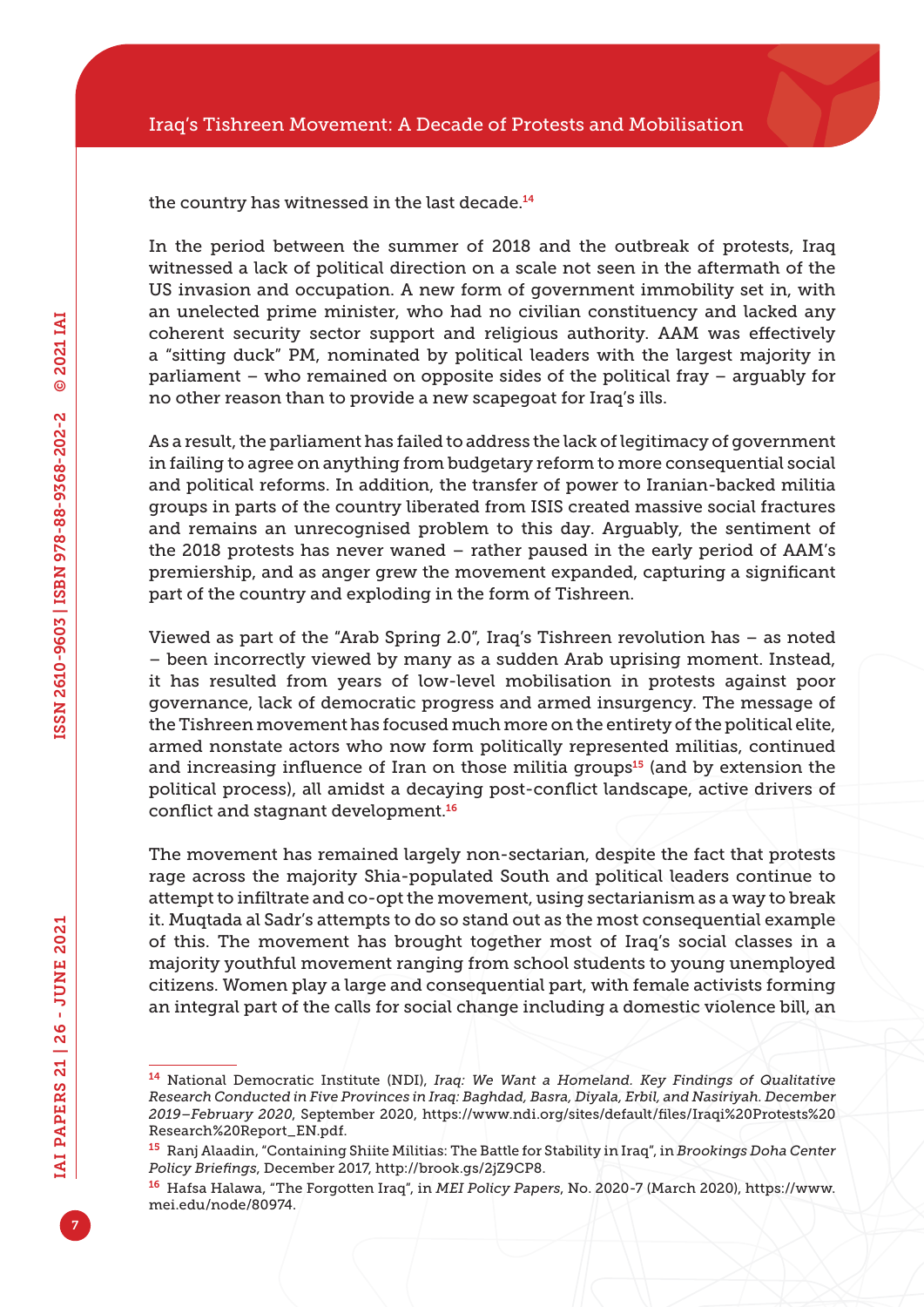early marriage bill, and greater access to education for girls.

Besides the lack of services or poor governance, the message from the movement, "we want a country", has focused on corruption within the political class and seeks the complete overhaul of the post-2003 political order.<sup>17</sup> Whilst previous iterations focused on a particular manifestation of poor governance (lack of electricity, access to jobs), the defining message from the movement is that citizens want ownership and agency over their country and how it is governed. The broader message of the revolution remains the overhaul of sectarian division of power, the end of institutionalised corruption and the reversal of far-reaching power transfers to armed nonstate actors.

In a post-2003 order, where cycles of conflict have ravaged many parts of the country, Iraq's physical infrastructure is literally collapsing. Where it does not exist, millions have been displaced, either into a cycle of UN registration and state-controlled camps or unofficial displacement absorbing themselves into new communities in different parts of the country in an attempt to start over. Physical violence, sexual assault and financial extortion are daily realities for millions – especially women – including at the hands of the state. Homes demolished in 2014 are yet to be rebuilt. Teachers and doctors from war-ravaged cities have disappeared into a self-sufficient cycle of international humanitarian aid support, likely never to return to public sector practice. For those who have remained in their areas of origin, or those who attempt to return, parts of the country still resemble the days of the height of conflict against ISIS, almost entirely untouched by state or local authorities. The war has officially been over since 2017, but in reality, war is very much a daily experience for millions of Iraqis.

Protests have been tempered throughout 2020 as the covid-19 pandemic ravaged the country.18 In the early period of a national curfew, some protestors chose to remain in public squares like Baghdad's Tahrir Square. Protests were sporadic but remained, while a great number of activists moved their activities online. A large part focused on the pandemic and ensuring social awareness of the healthcare risks, supporting civil society, while the online space became a locus for intellectual political debate on the definition of identity, what forms of constitutional principles could be advocated for, and the ongoing debate on whether to participate politically or not. That specific debate has taken on significance with the announcement of early elections, set for October 2021, but possibly delayed to 2022, and has forced decisions on whether to engage and form political parties or remain a potent civilian force through mobilisation.<sup>19</sup> Ultimately, however, the movement remains

<sup>17</sup> Zahra Ali, "Iraqis Demand a Country", in *Middle East Report*, No. 292/293 (Fall/Winter 2019), p. 2-5, [https://merip.org/?p=79032.](https://merip.org/?p=79032)

<sup>&</sup>lt;sup>18</sup> Youssef Cherif, Hafsa Halawa and Özge Zihnioğlu, "The Coronavirus and Civic Activism in the Middle East and North Africa", in Richard Youngs (ed.), *Global Civil Society in the Shadow of Coronavirus*, Washington, Carnegie Endowment for International Peace, December 2020, p. 21-26, <https://carnegieendowment.org/publications/83142>.

<sup>19</sup> Cathrin Schaer, "Iraq's New Protester Parties Plan to Change the Country", in *Deutsche Welle*, 22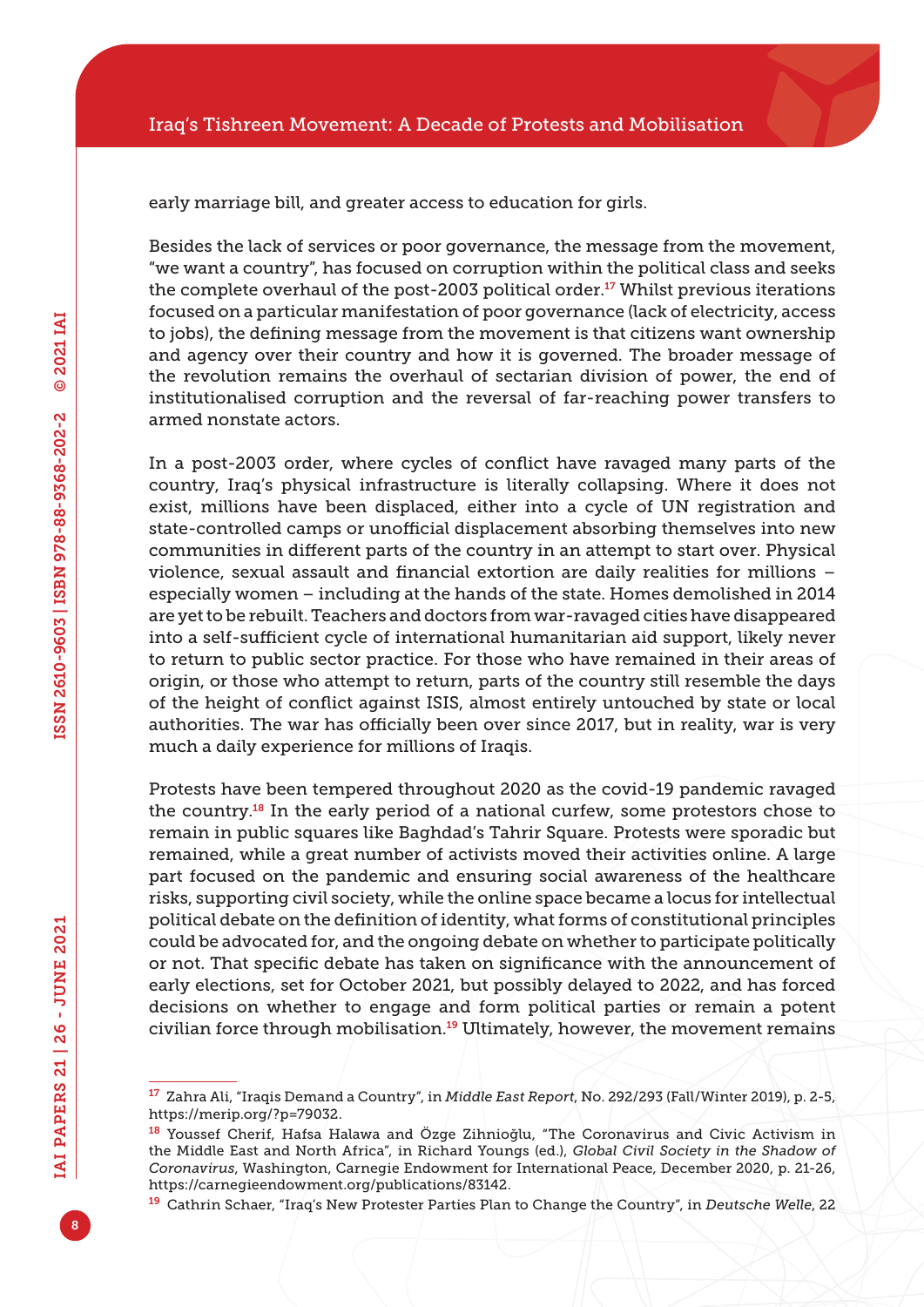active, and has become a significant part of the political calculation, with an opportunity to define a new phase for the country's post-Saddam trajectory and democratisation.

### 2. National political dynamics and the Tishreen movement

The last decade in the country has been widely defined as the decade of increased terrorism – marked by the war against ISIS – and fractured relations with the West (namely the United States), while Iran's influence has increased. However, domestically, the country should be more appropriately viewed from the perspective of a slowly decaying political infrastructure, fuelled by the normalisation of political corruption and the effect of conflict on the impact of sectarian narratives and messages in the public and political space. This has, as a result, provided the space for manifestations of violence and protest that have sadly become routine.

The Tishreen movement, however, is a watershed moment for the country.<sup>20</sup> While the movement has remained inherently non-sectarian, the translation into the political space of almost all protest movements/mobilisation since 2011 remains of sectarian nature. The author's own field research in 2018 revealed a fatigued and disenfranchised public neither energised nor driven by sectarian politics or the narrative parroted by politicians in the country, which for the most part has manifested itself in consecutively diminishing voter turnout.

Those invested parts of the electorate clearly lack a desire to make their voices heard at the ballot box. Their right not to vote, however, continues to empower the same political actors who have brought the country to its knees, albeit now depending on much smaller constituencies. It is also an example of the lack of opportunity and diversity in the political landscape, whereby disenfranchised voters have no alternative options.

Voters who do engage with the electoral process, remain loyal – insofar as they vote – to the sectarian divisions that exist. Therefore, it is predicted that not only will any attempts at political formation of the protest movement fail at the ballot box, but that voter apathy and a continued drop in voter numbers will define the post-Tishreen elections.<sup>21</sup> Any failing of political actors formed out of the movement will be capitalised on by the entrenched political parties, even if their predictable failure is a result of the behaviour of the political elite itself in curbing opportunity, outfunding and outmanoeuvring a young movement, and manipulating the

January 2021, [https://p.dw.com/p/3oHOz.](https://p.dw.com/p/3oHOz)

<sup>&</sup>lt;sup>20</sup> Hamzeh Al-Shadeedi, Mac Skelton and Zmkan Ali Saleem, "Why Iraq's Protesters Won't Go Home: 10 Voices from the Movement", in *LSE Middle East Centre Blog*, 3 March 2020, [https://wp.me/p3Khxv-](https://wp.me/p3Khxv-2iu)[2iu](https://wp.me/p3Khxv-2iu).

<sup>&</sup>lt;sup>21</sup> Erik K. Gustafson and Omar Al-Nidawi, "Iraqi Protesters' Perilous Journey to the Ballot Box", in *MEI Policy Analysis*, 22 March 2021,<https://www.mei.edu/node/82608>.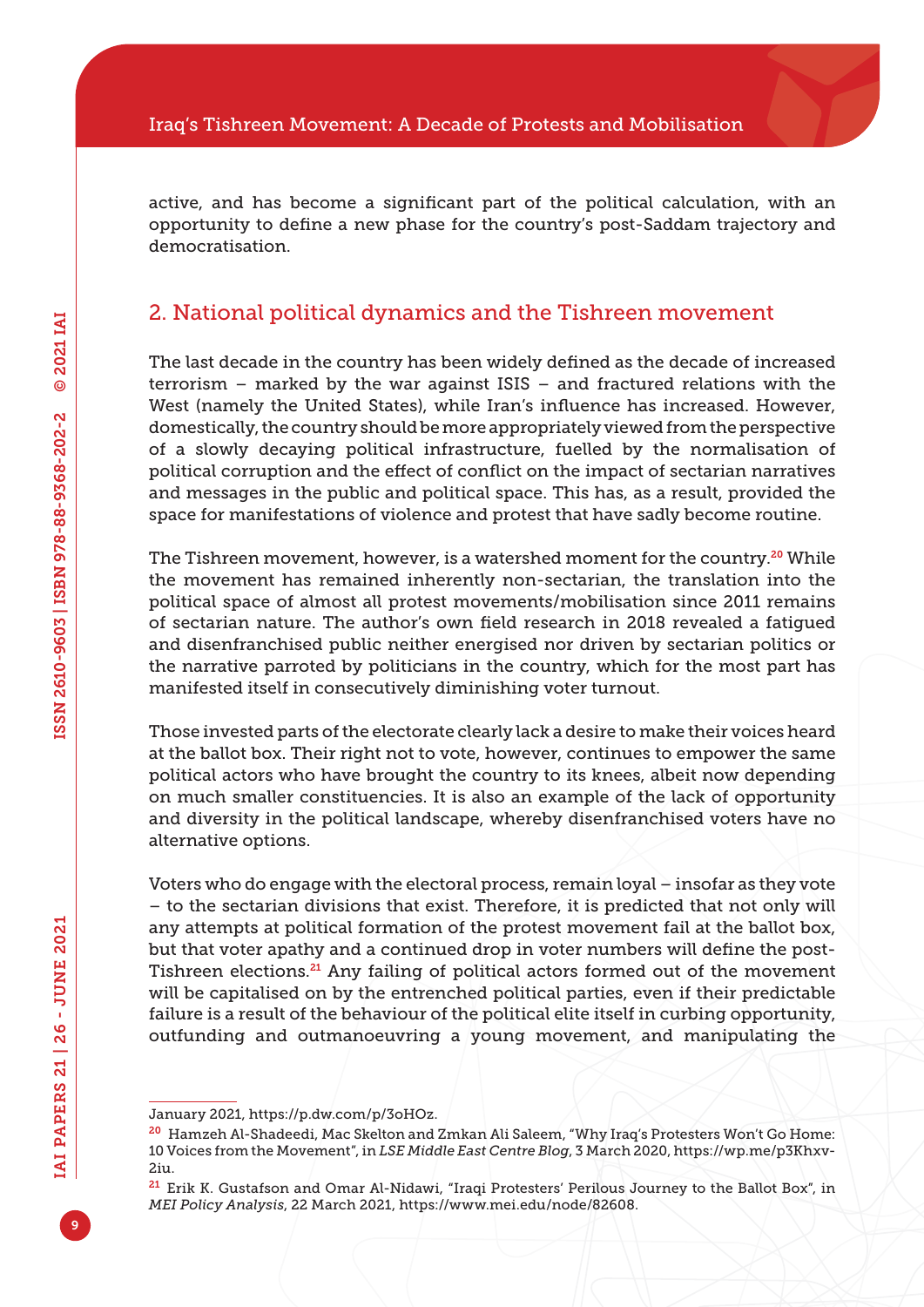process to their benefit, namely electoral legislation and voter education.

Political elites are organising – individually and collectively – to challenge the authority of the protest movement, at the expense of any form of improved governance or progress on the agenda of moving the country forward.22 Having delegated authority to a second unelected government when it appointed former intelligence chief, Mustafa Al Kadhimi, as prime minister, the political elites continue in their attempts to avert the wrath of watchful protestors and citizens, shifting responsibility to the new prime minister, and by extension culpability for a continued failure to respond to the array of demands and needs.

The entrenchment of this political entitlement is lost on a younger civilian population and drives protests made up of large swathes of society who have known little else but the post-2003 political system. For most Iraqis, Saddam Hussein is a leader who defines their parents' and grandparents' lives, but not their own present time. The shifting regional demographics that have seen young adults and teens overtake their seniors as the most representative of society carries with it a disconnect of identity among Iraqi communities.<sup>23</sup> 2003 is no longer just the line in the sand that defines a pre/post-Saddam Iraq politically. It extends into the social fabric, defining political identity and social cohesion factors that now navigate opposition to the current political order.

In other words, young Iraqis are no longer drawn by the argument of how much worse off the country was under Saddam. In some quarters, "better the devil you know than the devil you don't" does not apply. As a result, within small parts of the protest movement calls for a return to strongman/authoritarian rule can be heard.<sup>24</sup> It is a sign of the level of desperation, frustration and anger harboured towards the current elite. That military rule may steer the country in a better direction is more an indictment of just how colossal the failure of governance is now, than it is proof of any loyalties or love for a bygone dictator (or another one in the future).

And that is not to speak of unchecked militia groups. The protest movement faces violent repercussions in its attempt to organise, with assassinations of young protestors a daily occurrence. Militia groups exercise power, authority and control over massive parts of civilian life in the country. Building on now years of governance and security control in the liberated parts of the country (post-ISIS), militias now thrive, increasing their presence and power across the country. All the while, they remain unchecked.<sup>25</sup> Transparency and accountability are at the

<sup>22</sup> Samir Sumaida'ie, "The Hijacking of Democracy: The Role of Political Parties in Iraq", in *Wilson Center Viewpoints*, 8 April 2021, <https://www.wilsoncenter.org/node/105840>.

<sup>23</sup> Asha Amirali, "The 'Youth Bulge' and Political Unrest in Iraq: A Political Economy Approach", in *K4D Helpdesk Reports*, 11 November 2019, [https://opendocs.ids.ac.uk/opendocs/](https://opendocs.ids.ac.uk/opendocs/handle/20.500.12413/14815) [handle/20.500.12413/14815](https://opendocs.ids.ac.uk/opendocs/handle/20.500.12413/14815).

<sup>24</sup> Pesha Magid, "Angry Iraqis Demand New Government", in *Foreign Policy*, 7 October 2019, [https://](https://foreignpolicy.com/2019/10/07/angry-iraqis-yearn-for-military-rule-again) [foreignpolicy.com/2019/10/07/angry-iraqis-yearn-for-military-rule-again](https://foreignpolicy.com/2019/10/07/angry-iraqis-yearn-for-military-rule-again).

<sup>25</sup> Hassan Hassan, "How Iraq's Top ISIS Scholar Became a Target for Shiite Militias", in *Newlines*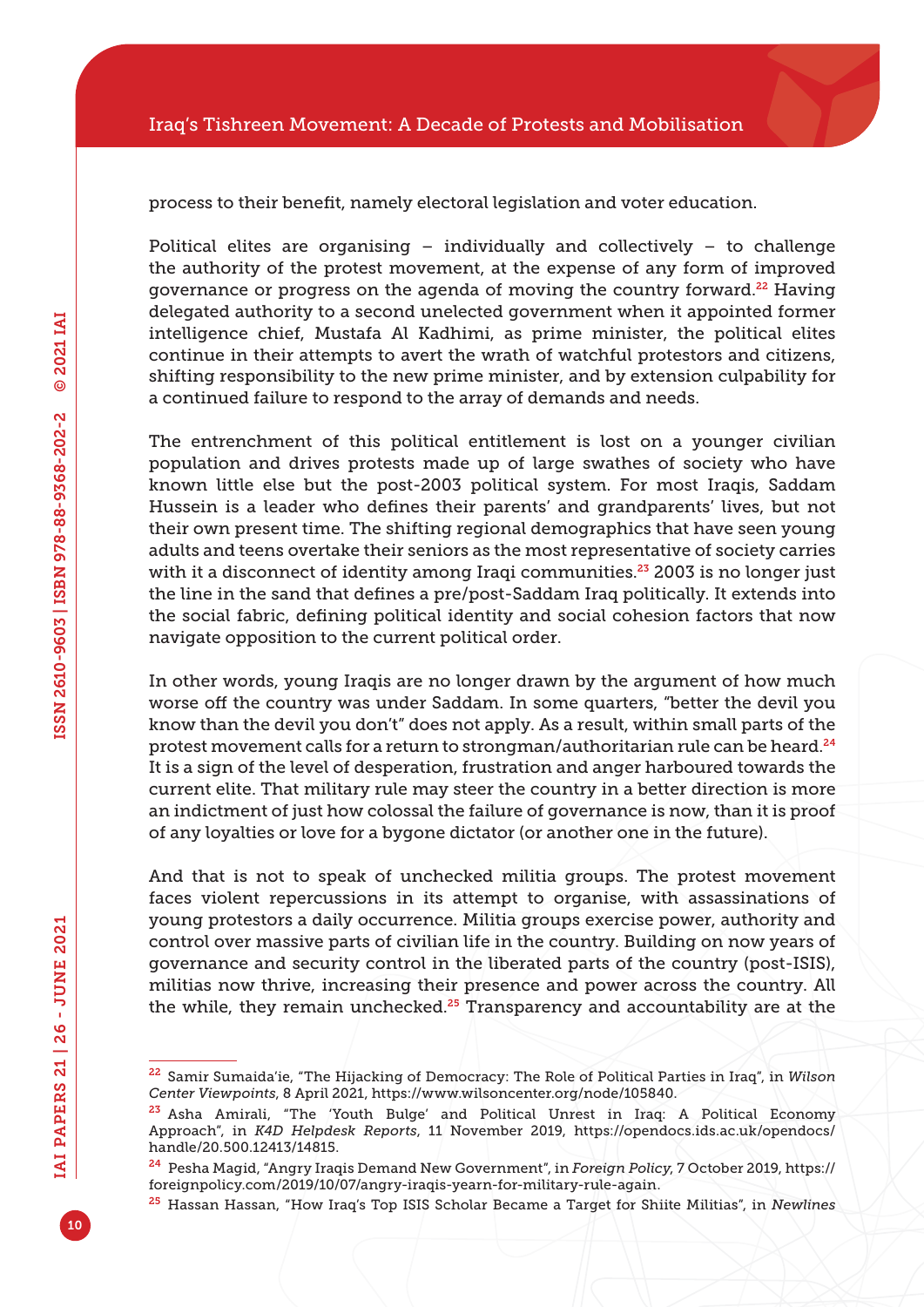heart of protestors' calls for a new country, and yet armed nonstate actors have only furthered their entrenchment in the political system and the state's security architectures.

Civilians have been left unprotected, ungoverned and ignored. The current political class remains ignorant of the ongoing erosion of its power and mandate. For those civilian leaders supportive of or led by militia groups, it remains a myth that they yield significant power or control. Beyond their own direct spheres of economic corruption (and some might argue even within), power has become beholden to violent actors, now that violence has been given the space to direct the political landscape.<sup>26</sup> The country is now led by militia groups and their leaders  $-$  whether it be al-Sadr and his civilian movement, which masks his armed militia in the first instance, or the plethora of Iranian-backed militia groups that make up the broadly defined Hashd al Shaabi.

It is a definition that extends, too, to the Kurdistan Regional Government (KRG) and its leadership.<sup>27</sup> Rather than a tussle for influence among militia factions sponsored by proxy states and actors, therein lies a familial war, where armed groups have become an inherent part of the formal security architecture for the autonomous region and illiberal "democracy" is practised by unsustainable powersharing agreements between the ruling families. $28$ 

The Tishreen movement has exposed the ongoing political collapse in a more direct fashion than even the war against ISIS had done. The targeting of young, innocent and unarmed protestors, journalists and academics by Iranian-backed militia groups in the south of Iraq, or the KRG officially in the Kurdistan Region, is merely an example of the "entitlement to power" concept, upon which the post-2003 order has been built. The movement has also grown beyond the public spaces occupied by protestors. Whether in agreement or not, it has propelled a new discourse amongst the population, and rooted itself at the heart of political discussion. It has also become its own "catch-all" phrase or response, in the face of continued anger at the lack of development and opportunity in the country.

In response to the movement itself, and the national message that has resonated across all parts of the country, security forces – whether formal or not – have engaged in an intense crackdown. In addition, a widespread discrediting

*Magazine*, 4 October 2020, [https://newlinesmag.com/essays/the-man-who-knew-too-much-why](https://newlinesmag.com/essays/the-man-who-knew-too-much-why-shiite-militias-killed-iraqs-finest-isis-scholar)[shiite-militias-killed-iraqs-finest-isis-scholar.](https://newlinesmag.com/essays/the-man-who-knew-too-much-why-shiite-militias-killed-iraqs-finest-isis-scholar) At the time of writing, dozens of young male and female activists have been targeted and assassinated by Shiite militias, with no accountability to date for any of the killings.

<sup>26</sup> Katie Bo Williams, "Militias in Iraq Provide Security, Wield Political Power, and May Be Tearing the Country Apart", in *Defence One*, 2 March 2021 [https://www.defenseone.com/threats/2021/03/](https://www.defenseone.com/threats/2021/03/militias-iraq-provide-security-wield-political-power-and-may-be-tearing-country-apart/172390) [militias-iraq-provide-security-wield-political-power-and-may-be-tearing-country-apart/172390](https://www.defenseone.com/threats/2021/03/militias-iraq-provide-security-wield-political-power-and-may-be-tearing-country-apart/172390).

<sup>27</sup> Jenna Krajeski, "How the War with ISIS Has Exposed Kurdistan's Internal Divisions", in *The Nation*, 6 April 2015, [https://www.thenation.com/?p=117302.](https://www.thenation.com/?p=117302)

<sup>28</sup> Kawa Hassan, "Kurdistan's Politicized Society Confronts a Sultanistic System", in *Carnegie Papers*, August 2015, <https://carnegieendowment.org/publications/61026>.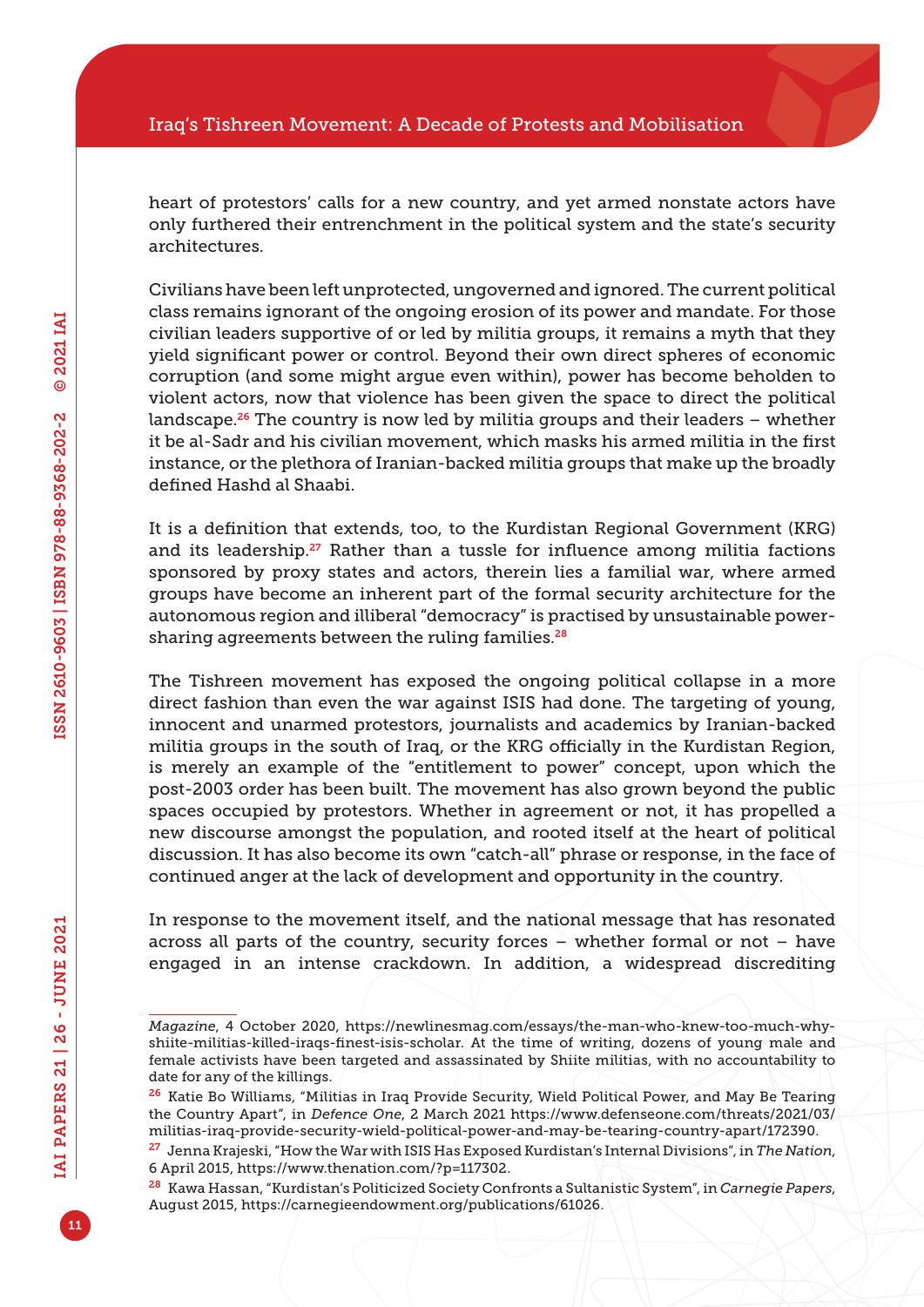campaign continues, and the political elite has emerged from the pandemic seeking to reassert its control over the political system. Amended electoral laws appear nonsensical, and certainly not more equitable or representative than previous laws, the unspoken cloud of constitutional reform remains ignored, while the government attempts to temper daily anger and violence by forming hapless investigation committees.<sup>29</sup> The poor pandemic response and failed attempts at economic reform serve as examples of the failures of the country's political system and its elite, as well as the human toll of continued corruption and securitisation of the state.<sup>30</sup>

Whether or not the Tishreen movement continues in physical form in the same way that it was created is irrelevant. Citizens' opposition towards the ruling class has been a mainstay feature across the entire country for most of the last decade and will continue to be so in the years to come.<sup>31</sup> With little to no humility or political courage among them, the political elites will likely continue to crack down on the movement in a futile attempt to put out the fires of anger and disillusionment, resulting in more violence, continued instability and increased security threats against the population and the government alike.

#### 3. The Tishreen movement and geopolitics

Since the initial taking of territory by ISIS in 2014, Iraq has become awash with weapons and proxy actors. US and allied presence in the country – which had all but disappeared in 2011 following disagreement over a continuation of the State of Forces Agreement between the United States and Iraq – morphed into the "Global Coalition to Defeat ISIS", while Iranian-backed militia groups gained legitimacy in fighting militants both alongside and independent of the state's security forces. Concurrently, Kurdish PKK-aligned actors in Syria have provoked a Turkish military response in the disputed Ninewah Plains (namely Sinjar), and Israel continues to expand its military response to perceived Iranian threats with periodic attacks in Iraqi territory. Since the war ended and ISIS territory was regained, continued threats and attacks from militia groups against US outposts leave the threat perception of war between Iran and the United States constantly fluctuating.

Domestically, Baghdad and Erbil remain ideologically split over how to counter the myriad of security threats, leaving a vacuum that has resulted in this new playground for an array of actors. Iraqis continue to bear the toll of these continued

<sup>&</sup>lt;sup>29</sup> Falih Hassan and Jane Arraf, "Fire at Baghdad Hospital Packed with Covid Patients Kills at Least 82", in *The New York Times*, 25 April 2021, <https://nyti.ms/3aEH19i>.

<sup>30</sup> Kirk H. Sowell, "Iraq's Dire Fiscal Crisis", in *Sada*, 2 November 2020, [https://carnegieendowment.](https://carnegieendowment.org/sada/83108) [org/sada/83108](https://carnegieendowment.org/sada/83108).

<sup>31</sup> Harith Hasan, "Iraq Protests: A New Social Movement Is Challenging Sectarian Power", in *Middle East Eye*, 4 November 2019, [https://carnegieendowment.org/publications/80256.](https://carnegieendowment.org/publications/80256)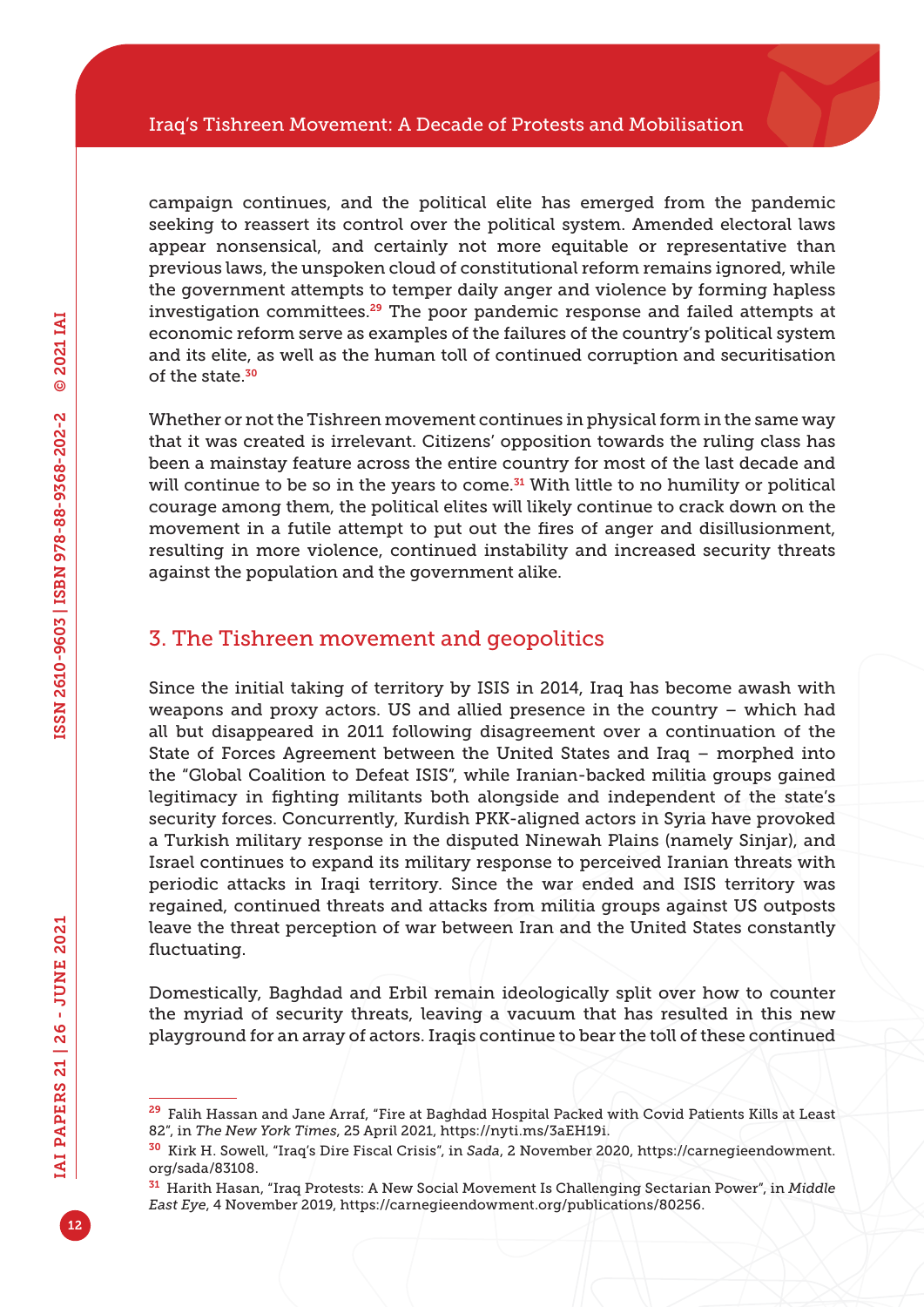stand-offs. As civilian politicians all but cede control to armed nonstate actors in the most critical areas of state governance and security architecture, there is little ability to manoeuvre the country out of this quagmire – and certainly not without external support and security prowess.

The defining feature of the geopolitics in Iraq remains the tensions between Washington and Tehran. During the four years of a reactive and unarticulated policy from the Trump administration, Iraq was seen as mere collateral damage in invoking the "maximum pressure" campaign against the Iranians; the buffer by which direct conflict could be averted but where confrontation between the parties could continue.

The EU played – and still plays – a nominal role, which has perpetuated the general perception of it as a supportive and trusted but powerless ally. EU member states have their own independent foreign policy priorities which determine the level of their engagement militarily in Iraq in support of the broadly defined US mandate. The lack of direct EU representation within the hard security environment also adds to the broader confusion, potent in Iraq, between the authority of member states versus that of Brussels. The United Kingdom (no longer a member of the EU), remains the most ardent of these partners, while other members of the Five-Eyes (Australia, Canada, New Zealand) have joined a number of EU members states in providing support. More recently the NATO mission in Iraq has sought to expand its presence, although this has been widely interpreted as a cover by which the United States can continue its slow withdrawal from the country.

Alongside military engagement, the United Nations has kept an oversized presence in Iraq since 2003. The UN has never sanctioned a peacekeeping operation (DPKO). Nevertheless, the UN's Assistance Mission in Iraq (UNAMI) has been present for over 18 years, has spent and still spends billions of dollars to implement a variety of programmes, geared towards the sustainable development of the country and the success of its democratic transition. UNAMI's presence includes the large presence of over ten UN agencies including UNHCR, UNDP, UNICEF, UN Women, UNEP, UNFPA and others. The civilian form of international intervention has also paved the way for an array of international NGOs, development partners and donors to entrench themselves into the governance of the country. The EU-Iraq strategy alone totals some 600 million euros in aid that includes humanitarian support to immediate conflict zones.

UN political missions of this nature are never intended to last for decades, nor to entrench themselves so deeply in a post-conflict political landscape. Their presence is predicated on an invitation by the host country. Considering its outsized presence and arguably minimal impact, there is an argument to be made that UNAMI (and by extension the plethora of development actors and donors in the country) has itself become an integral part of the government and the post-2003 political order.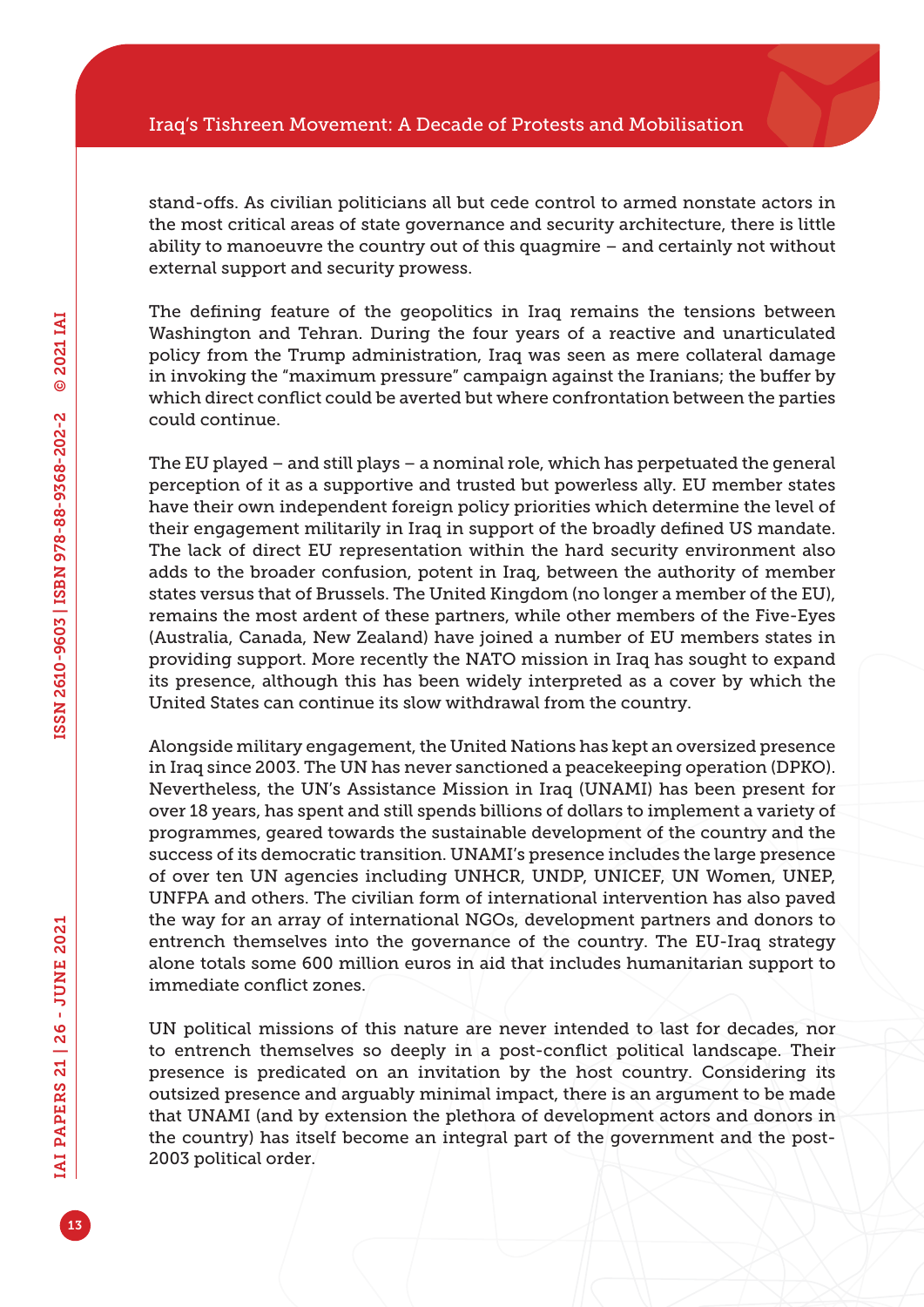The Iraqi government derives its international legitimacy from the continued presence and funds of these international partners, even when the ruling class invoke corruption as a way to bypass the constitution, corrupt the judiciary, divert power to armed nonstate actors or use force to crack down on civilian mobilisation. This extensive international presence in Iraq for almost two decades has resulted in the successive evading of criticism for alleged human rights abuses amid a continued shrinking of the civic space that invites parallels with the region's worst perpetrators such as Egypt's military regime, or the Kingdom of Saudi Arabia under the leadership of Crown Prince Mohamed bin Salman.

Yet, the Tishreen movement has still emerged despite all these barriers to its mobilisation. International partners have rightly supported the civilian movement and disavowed the significant state-sponsored violence seen against protests as a result. However, conditional diplomacy or support has not yet figured into any form of material response from international actors.

Meanwhile, the region is shifting towards a more authoritarian and securitised landscape, arguably now bearing the fruits of the US-sponsored, securitised post-9/11 Western foreign policy. While many rightly note that this policy spearheaded the US-led invasion into Iraq in 2003, the long-term effect of the policy writ large has been to securitise foreign policy engagement to the extent that all bilateral engagement in the MENA region became tied to security interests and hard security goals and outcomes. The result in Iraq has been catastrophic, and while there is now a fundamental discussion on the recalibration of that bilateral engagement in Washington, it remains tied to a binary argument of troop withdrawal vs. "forever wars". There is little attempt to innovate or shift US foreign policy away from the securitised language and nature of its implementation that has defined it for 20 years. Nor are there any material attempts from the new Biden administration to differentiate security goals and priorities in Iraq, as they relate to its policy towards Iran.

While the Tishreen movement remains an inherently Iraqi movement, it is one that takes place amid the ruins of the Syria conflict and at a moment when regional geopolitics is shifting irreparably in a post-ISIS, post-Trump Middle East. Iran remains in many ways in control of Iraq's hard security (through powerful militias in control of large swathes of the territory), and the international community (which includes both NATO and EU member states) remain beholden to a US policy that cannot decipher the difference between Iran and Iraq.<sup>32</sup> As this ongoing standoff protracts, Turkey gains further military confidence, building on its presence in Syria and Libya to capture parts of a vacuum in Iraq and expand its regional project.<sup>33</sup>

<sup>32</sup> Omar Al-Nidawi, "The Real Cost of US-Iran Escalation in Iraq", in *MEI Policy Analysis*, 27 January 2020,<https://www.mei.edu/node/80824>.

<sup>33</sup> Washington Kurdish Institute, *Ending Turkish Occupation of Iraq – It's Now or Never*, 6 October 2020 [https://dckurd.org/?p=15944.](https://dckurd.org/?p=15944)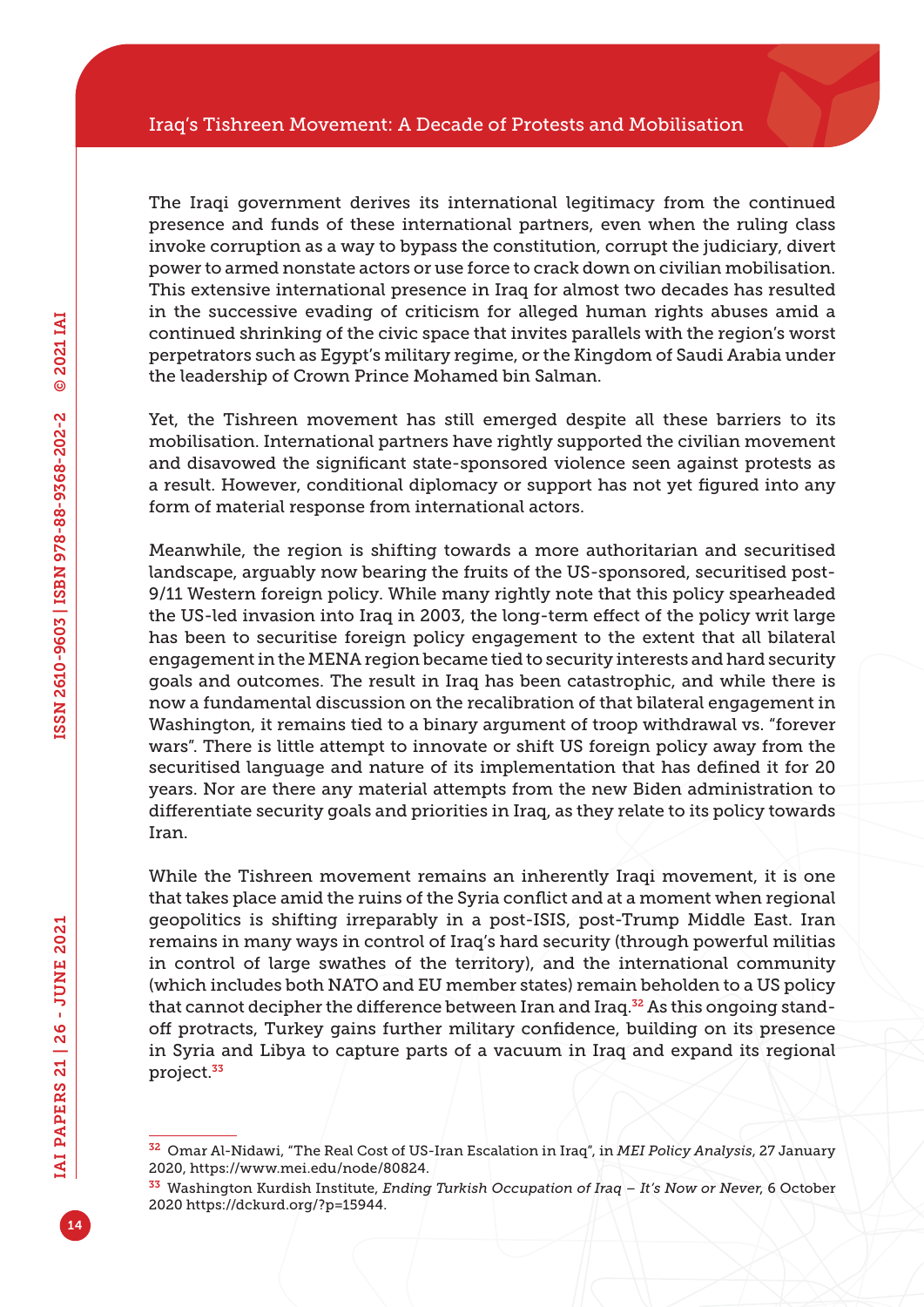Furthermore, while deprioritised by many, the heightened suspense brought about by a lack of sustainable peace between Erbil and Baghdad not only plagues the country's development but is a root driver of the instability that exists in the country. The KRG continues to utilise its smartly outsized diplomatic presence to invoke power that it does not, by definition and constitution, have. And Baghdad resorts to exerting its power by force to the detriment of the KRG, for the most part for no other reason than the fact that it can. Constitutional amendments remain the "bogey-man" that no one wishes to discuss – politicians and intelligentsia alike – and the United States and its allies continue to act upon a non-existent binary logic created by the post-2003 order that pits Erbil against Baghdad, that erodes the sum of Iraq's parts rather than approaching the country as a whole.

Domestic politics and civilian relations therefore play out in a securitised theatre of numerous proxy actors and interests, with little regard to how the country itself may develop. The Tishreen movement is continuously analysed through this lens of proxy involvement and broader geopolitical significance from international and domestic actors, which removes agency from its members and arguably absolves the international community of the need to respond. It can be said that protestors are fighting not only their leaders but also the international community, which implicitly continues to embolden their behaviour.

Of massive implication in these failings is the inability to materially understand the far-reaching impact of Tishreen and its message, which has resonated across the country and embedded itself into the psyche of ordinary Iraqis – whether they support the movement or not. Tishreen has wrongly been deduced as a Southern movement against a Shia-led majority in Baghdad. In truth, the movement is inherently about Iraq's identity, the direction of its development and the lack of human security, amid a failure to support democratisation and equitable representation and rule of law in a country now deeply divided as a result.

#### Conclusion

Over the last 18 years, colossal mistakes have been made in Iraq. The United States has squandered many opportunities to perfect an imperfect path towards successful democratic transition, while the Iraqi political class has stolen, embezzled and thrived on its access to the country's riches. Sectarian divisions, the war against ISIS and the massive influence Iran has over relatively small, but hugely powerful and significantly violent nonstate groups have created a vicious cycle of constant instability, human insecurity and national deprivation. The ongoing tussles  $\pm$ political, social and security – between the central government and the KRG have widened the vacuum of power, which has been filled by militias. The country is filled with political elites beholden to no one but themselves and dependent on each other for their own survival. The need to change the country's future is not only urgent, but also growing ever more elusive.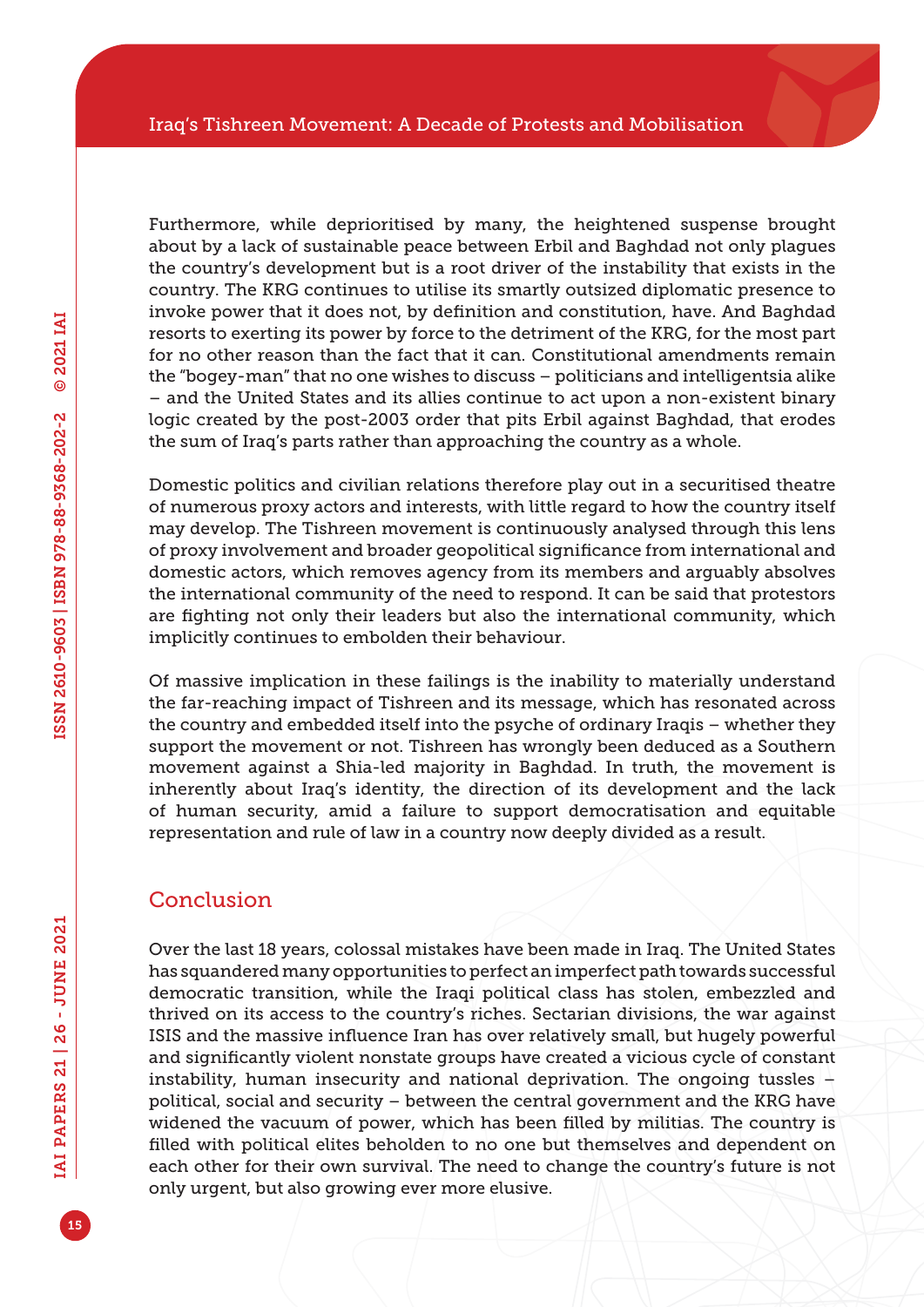On its current path, in the near term Iraq is on its way to another conflict. With no international power or actor to directly blame or divert attention to, the risks of a deep, protracted, ugly civil war are very real. Iraq remains deeply scarred by the experience of recent decades – in conflict or under sanctions – and is now governed by the power of a gun. The country is awash with weapons, with civilian communities now armed to the teeth. Conflict that would likely see militia groups pitted against their own people, coupled with a dramatic economic collapse, could define dynamics in Iraq for many years to come, and preclude any positive development away from the 2003 political order and towards a more orderly democratic transition.

Iraqis' grievances are so many, so common and so relentless that they continue to overtake each other. There has never been an independent or internationally sanctioned peace process in the country, and the need for one is urgent. The result of this continued instability and lack of progress on any form of reconciliation is millions of Iraqis displaced through war and marginalisation, and a shifting demographic that is more a result of conflict and security threats than it is a youth bulge. It is a complete failure to provide services from running water, to schools, to human security. It is human rights abuses on a daily basis, including the violent assassination of young, unarmed civilians. It is cracks in the social fabric that run so deep, with layers of grievances from different communities – all just as valid, all superseded by the newest grievance – that have created a never-ending cycle of distrust, "red-flag" conflict drivers and disenfranchisement on the part of all citizens.

The international community – those who seek the positive and sustainable development of Iraq – requires a desperate and prioritised reset. This means a deeper, positive and supportive approach to Tishreen and its members, alongside an obvious and clear acknowledgment of the failings of the government and its international partners in recent years. The governance and public service delivery issues remain papered over through the support of hundreds of local and international NGOs, international donors and billions of dollars in development aid, but this approach is insufficient and only aiding the negative trajectory of the country.

The Tishreen movement should be openly and actively supported. This can be achieved through material support to its organisation, activity and awareness raising or education. Impartial media, created by this younger generation that is mobilising, should be harnessed, and promoted through the support provided to civil society actors. Its expansion and the carrying of its message should be emboldened by international partners who should never fail to ensure that the protection of civic space, gender equality and rights, and governance are the priority discussion points in bilateral engagements.

Here the EU, having less military investment in the country, can act first, pushing the international community to consider and impose sanctions against a broad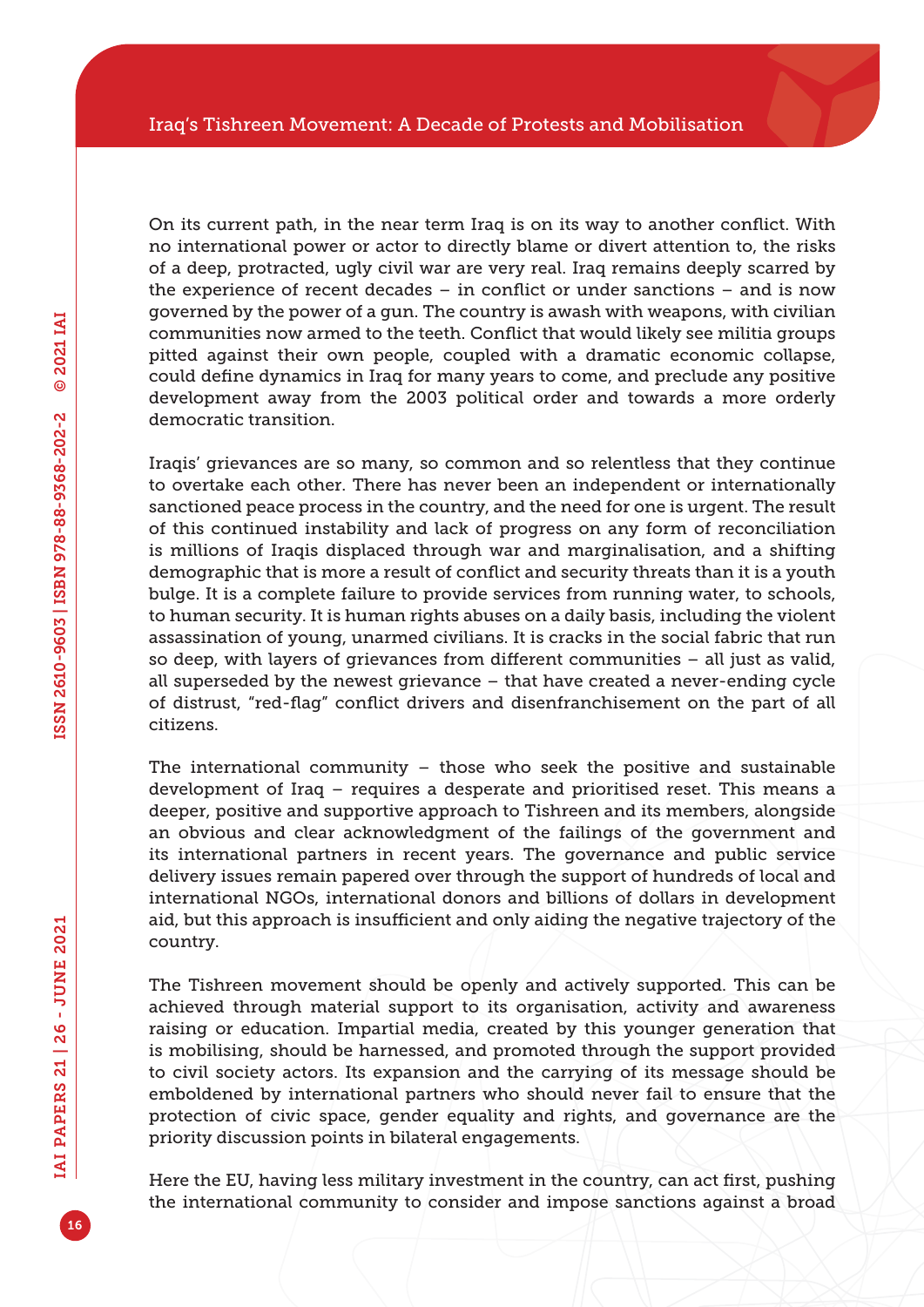swathe of political and security actors in response to human rights abuses, corruption and the subversion of democratic development. UNAMI should revisit its mandate, reduce its presence and reconstitute its development assistance in the wake of continued corruption. The United States and its NATO allies should condition security support on the political courage of politicians to confront and address militia activity in the country. While the international community cannot themselves change the country and Iraqi politics, their presence and outsized power mean that domestic pressures will not fall solely on the shoulders of a young, civilian protest movement or religious figures such as Ayatollah Sistani.

To say the current political system has failed may seem sensationalist. But the country's trajectory is one that denies Iraqis their civil and human rights and legal and physical protection. The international lens by which Iraq is viewed, in a post 9/11 securitised landscape, itself denies civilians a right to self-determination, marginalises minority communities, imposes risks of deadly proportion on those who seek to actively be engaged, and eventually will destroy a country of millions. If the moral duty and values-based agenda purportedly promoted by the international community to ally with the Tishreen movement, support the country and engage in meaningful reconciliation is not a sufficient call to action, then the drivers of new conflict should act as a powerful warning of what is to come if no action is taken.

*Updated 17 June 2021*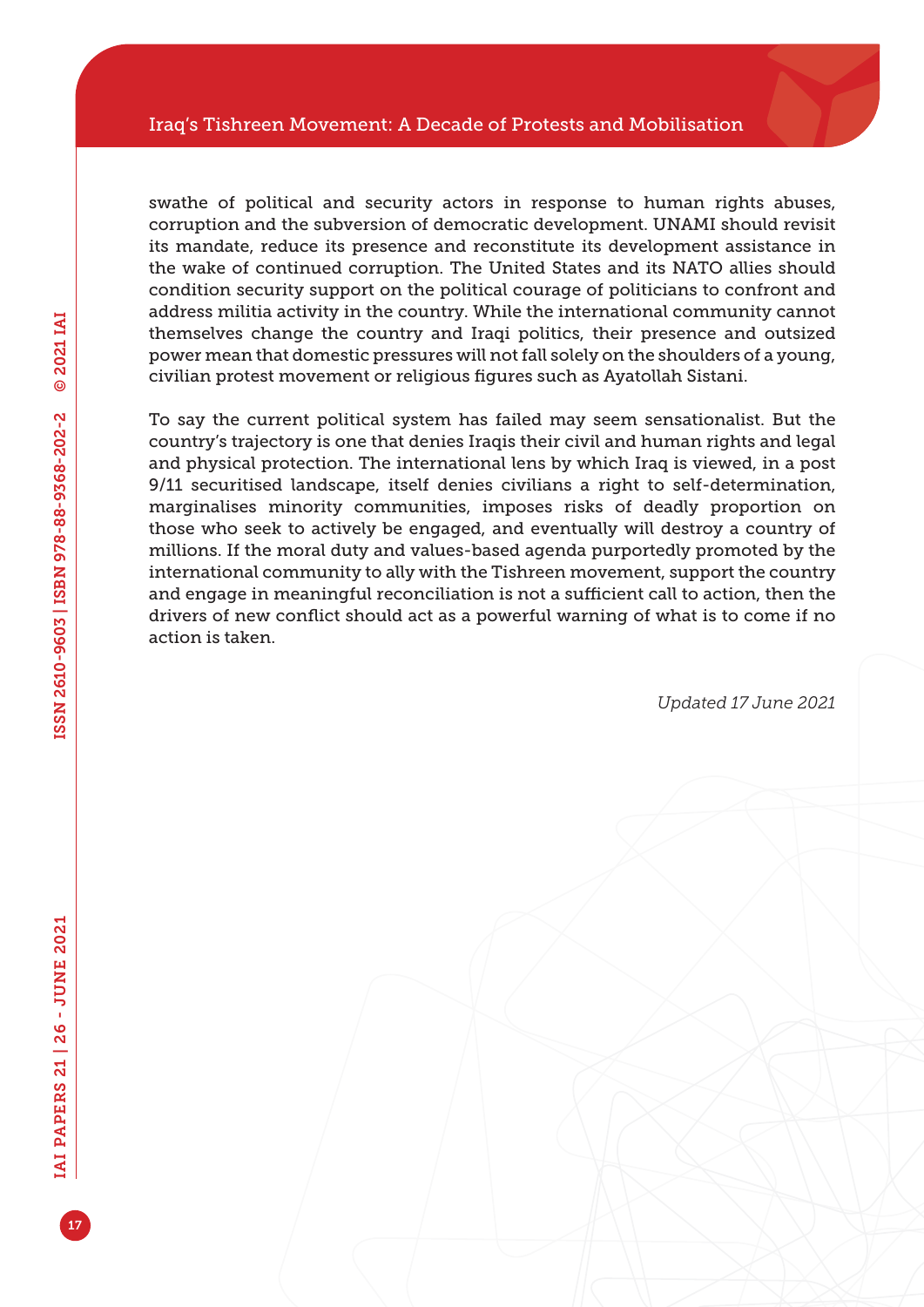#### References

Ranj Alaadin, "Containing Shiite Militias: The Battle for Stability in Iraq", in *Brookings Doha Center Policy Briefings*, December 2017, <http://brook.gs/2jZ9CP8>

Zahra Ali, "Iraqis Demand a Country", in *Middle East Report*, No. 292/293 (Fall/ Winter 2019), p. 2-5, <https://merip.org/?p=79032>

Isam al Khafaji, "Iraq 2018 Elections: Between Sectarianism and the Nation", in *Bawader*, 12 July 2018, <https://www.arab-reform.net/?p=2948>

Omar Al-Nidawi, "The Real Cost of US-Iran Escalation in Iraq", in *MEI Policy Analysis*, 27 January 2020, <https://www.mei.edu/node/80824>

Suadad Al-Salhy, "Rival Iraqi Factions Make Coalition Deal and End Al-Abadi's Prime Minister Hopes", in *Arab News*, 13 September 2018, [https://www.arabnews.](https://www.arabnews.com/node/1371716) [com/node/1371716](https://www.arabnews.com/node/1371716)

Hamzeh Al-Shadeedi, Mac Skelton and Zmkan Ali Saleem, "Why Iraq's Protesters Won't Go Home: 10 Voices from the Movement", in *LSE Middle East Centre Blog*, 3 March 2020, <https://wp.me/p3Khxv-2iu>

Asha Amirali, "The 'Youth Bulge' and Political Unrest in Iraq: A Political Economy Approach", in *K4D Helpdesk Reports*, 11 November 2019, [https://opendocs.ids.](https://opendocs.ids.ac.uk/opendocs/handle/20.500.12413/14815) [ac.uk/opendocs/handle/20.500.12413/14815](https://opendocs.ids.ac.uk/opendocs/handle/20.500.12413/14815)

Building Peaceful Futures, *Conflict Analysis. Sinjar and Hawija, Iraq, Erbil, Save the Children Iraq*, 2019, [https://www.australianhumanitarianpartnership.org/library](https://www.australianhumanitarianpartnership.org/library-contents/conflict-analysis-sinjar-and-hawija-iraq-2019)[contents/conflict-analysis-sinjar-and-hawija-iraq-2019](https://www.australianhumanitarianpartnership.org/library-contents/conflict-analysis-sinjar-and-hawija-iraq-2019)

Thanassis Cambanis, "Can Militant Cleric Moqtada al-Sadr Reform Iraq?", in *The Century Foundation Reports*, 1 May 2018, [https://tcf.org/content/report/can](https://tcf.org/content/report/can-militant-cleric-moqtada-al-sadr-reform-iraq)[militant-cleric-moqtada-al-sadr-reform-iraq](https://tcf.org/content/report/can-militant-cleric-moqtada-al-sadr-reform-iraq)

Youssef Cherif, Hafsa Halawa and Özge Zihnioğlu, "The Coronavirus and Civic Activism in the Middle East and North Africa", in Richard Youngs (ed.), *Global Civil Society in the Shadow of Coronavirus*, Washington, Carnegie Endowment for International Peace, December 2020, p. 21-26, [https://carnegieendowment.org/](https://carnegieendowment.org/publications/83142) [publications/83142](https://carnegieendowment.org/publications/83142)

Erik K. Gustafson and Omar Al-Nidawi, "Iraqi Protesters' Perilous Journey to the Ballot Box", in *MEI Policy Analysis*, 22 March 2021, [https://www.mei.edu/](https://www.mei.edu/node/82608) [node/82608](https://www.mei.edu/node/82608)

Hafsa Halawa, "The Forgotten Iraq", in *MEI Policy Papers*, No. 2020-7 (March 2020), <https://www.mei.edu/node/80974>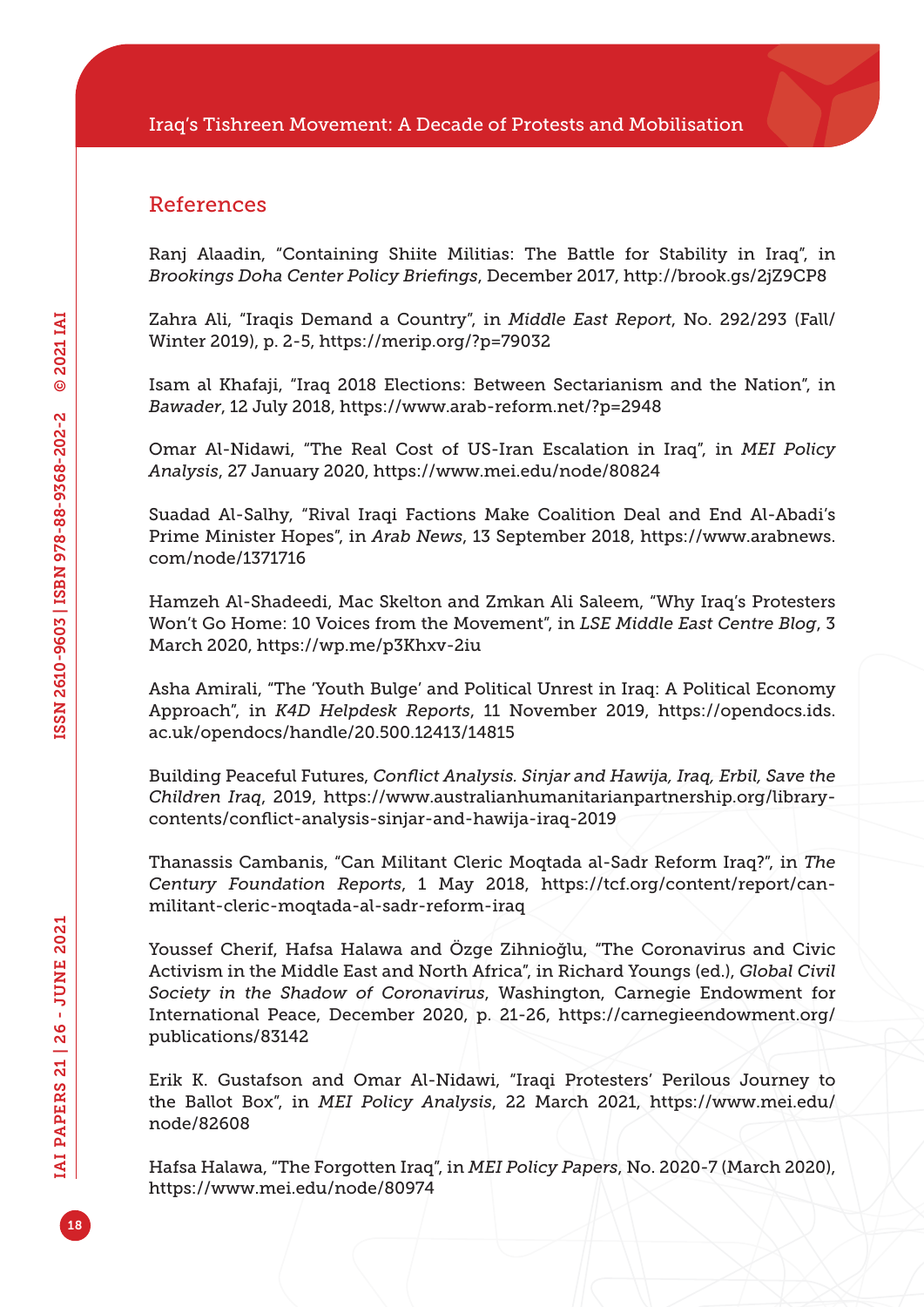Harith Hasan, "Iraq Protests: A New Social Movement Is Challenging Sectarian Power", in *Middle East Eye*, 4 November 2019, [https://carnegieendowment.org/](https://carnegieendowment.org/publications/80256) [publications/80256](https://carnegieendowment.org/publications/80256)

Harith Hasan, "The Subtle Power of Sistani", in *Diwan*, 14 November 2019, [https://](https://carnegie-mec.org/diwan/80346) [carnegie-mec.org/diwan/80346](https://carnegie-mec.org/diwan/80346)

Falih Hassan and Jane Arraf, "Fire at Baghdad Hospital Packed with Covid Patients Kills at Least 82", in *The New York Times*, 25 April 2021, <https://nyti.ms/3aEH19i>

Hassan Hassan, "How Iraq's Top ISIS Scholar Became a Target for Shiite Militias", in *Newlines Magazine*, 4 October 2020, [https://newlinesmag.com/essays/the-man](https://newlinesmag.com/essays/the-man-who-knew-too-much-why-shiite-militias-killed-iraqs-finest-isis-scholar)[who-knew-too-much-why-shiite-militias-killed-iraqs-finest-isis-scholar](https://newlinesmag.com/essays/the-man-who-knew-too-much-why-shiite-militias-killed-iraqs-finest-isis-scholar)

Kawa Hassan, "Kurdistan's Politicized Society Confronts a Sultanistic System", in *Carnegie Papers*, August 2015,<https://carnegieendowment.org/publications/61026>

Joost Hiltermann, "Iraq: The Clerics and the Militias", in *The New York Review of Books*, 13 October 2015,<https://www.crisisgroup.org/node/1822>

James Jeffrey, "Behind the U.S. Withdrawal from Iraq", in *Washington Institute Policy Analysis*, 2 November 2014, [https://www.washingtoninstitute.org/](https://www.washingtoninstitute.org/node/4454) [node/4454](https://www.washingtoninstitute.org/node/4454)

Jenna Krajeski, "How the War with ISIS Has Exposed Kurdistan's Internal Divisions", in *The Nation*, 6 April 2015,<https://www.thenation.com/?p=117302>

Glada Lahn and Nouar Shamout, "Basra's Poisonous Water Demands International Action", in *Chatham House Expert Comments*, 14 November 2018 [https://www.](https://www.chathamhouse.org/node/15623) [chathamhouse.org/node/15623](https://www.chathamhouse.org/node/15623)

Pesha Magid, "Angry Iraqis Demand New Government", in *Foreign Policy*, 7 October 2019, [https://foreignpolicy.com/2019/10/07/angry-iraqis-yearn-for-military-rule](https://foreignpolicy.com/2019/10/07/angry-iraqis-yearn-for-military-rule-again)[again](https://foreignpolicy.com/2019/10/07/angry-iraqis-yearn-for-military-rule-again)

National Democratic Institute (NDI), *Iraq: We Want a Homeland. Key Findings of Qualitative Research Conducted in Five Provinces in Iraq: Baghdad, Basra, Diyala, Erbil, and Nasiriyah. December 2019–February 2020*, September 2020, [https://](https://www.ndi.org/sites/default/files/Iraqi%20Protests%20Research%20Report_EN.pdf) [www.ndi.org/sites/default/files/Iraqi%20Protests%20Research%20Report\\_EN.pdf](https://www.ndi.org/sites/default/files/Iraqi%20Protests%20Research%20Report_EN.pdf)

Marina Ottaway and Danial Anas Kays, "Iraq: Protest, Democracy, and Autocracy", in *Carnegie Articles*, 28 March 2011, [https://carnegieendowment.org/](https://carnegieendowment.org/publications/43306) [publications/43306](https://carnegieendowment.org/publications/43306)

Cathrin Schaer, "Iraq's New Protester Parties Plan to Change the Country", in *Deutsche Welle*, 22 January 2021,<https://p.dw.com/p/3oHOz>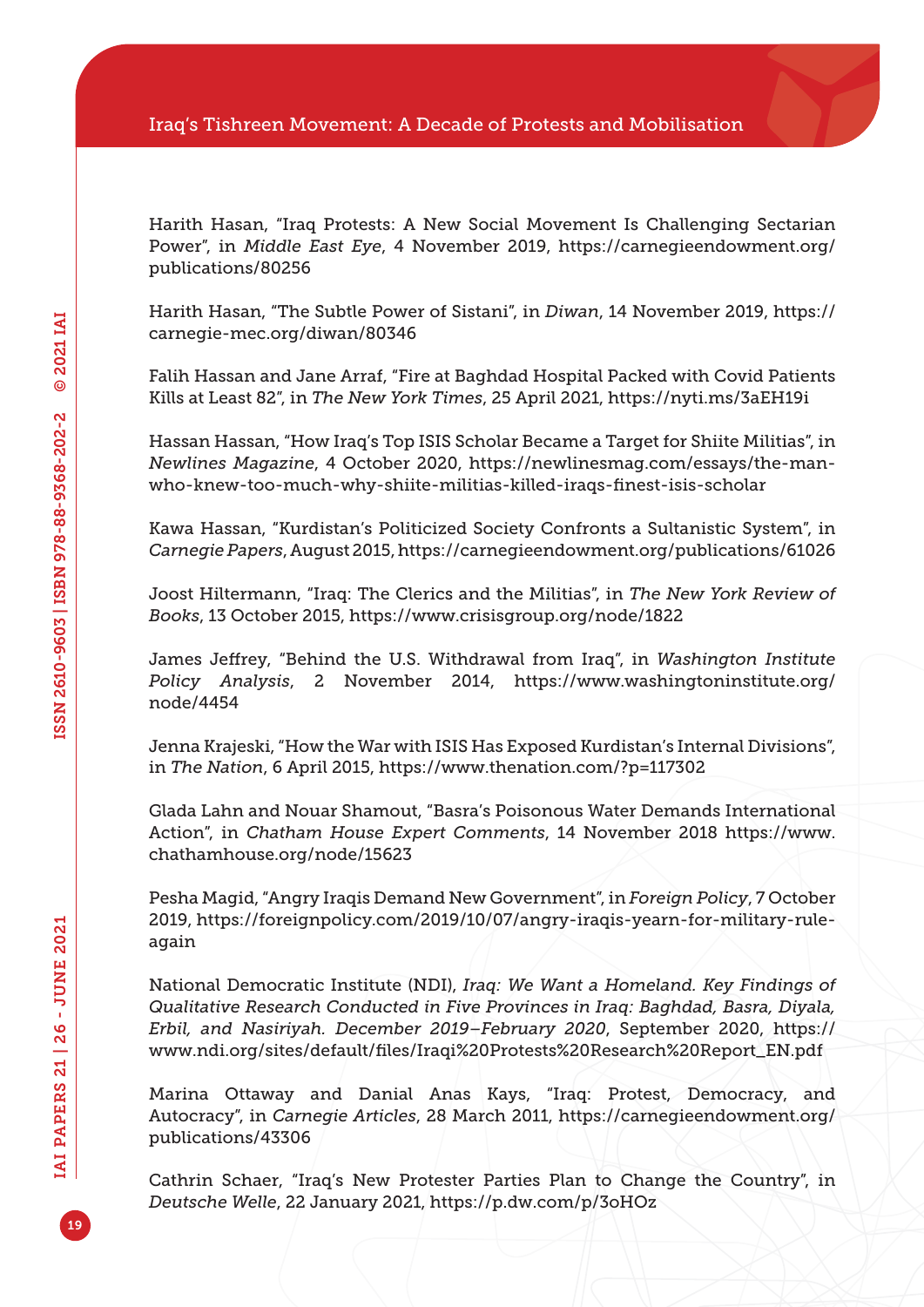Matthew Schweitzer, "Protests in Southern Iraq Intensify, Is Instability to Follow?", in *IPI Global Observatory*, 24 July 2018,<https://theglobalobservatory.org/?p=18022>

Kirk H. Sowell, "Iraq's Dire Fiscal Crisis", in *Sada*, 2 November 2020, [https://](https://carnegieendowment.org/sada/83108) [carnegieendowment.org/sada/83108](https://carnegieendowment.org/sada/83108)

Samir Sumaida'ie, "The Hijacking of Democracy: The Role of Political Parties in Iraq", in *Wilson Center Viewpoints*, 8 April 2021, [https://www.wilsoncenter.org/](https://www.wilsoncenter.org/node/105840) [node/105840](https://www.wilsoncenter.org/node/105840)

Washington Kurdish Institute, *Ending Turkish Occupation of Iraq – It's Now or Never*, 6 October 2020<https://dckurd.org/?p=15944>

Jennifer Williams, "The Political Crisis Rocking Baghdad and Why It Matters for the War on ISIS", in *Vox*, 19 April 2016,<https://www.vox.com/2016/4/19/11451550>

Katie Bo Williams, "Militias in Iraq Provide Security, Wield Political Power, and May Be Tearing the Country Apart", in *Defence One*, 2 March 2021 [https://www.](https://www.defenseone.com/threats/2021/03/militias-iraq-provide-security-wield-political-power-and-may-be-tearing-country-apart/172390) [defenseone.com/threats/2021/03/militias-iraq-provide-security-wield-political](https://www.defenseone.com/threats/2021/03/militias-iraq-provide-security-wield-political-power-and-may-be-tearing-country-apart/172390)[power-and-may-be-tearing-country-apart/172390](https://www.defenseone.com/threats/2021/03/militias-iraq-provide-security-wield-political-power-and-may-be-tearing-country-apart/172390)